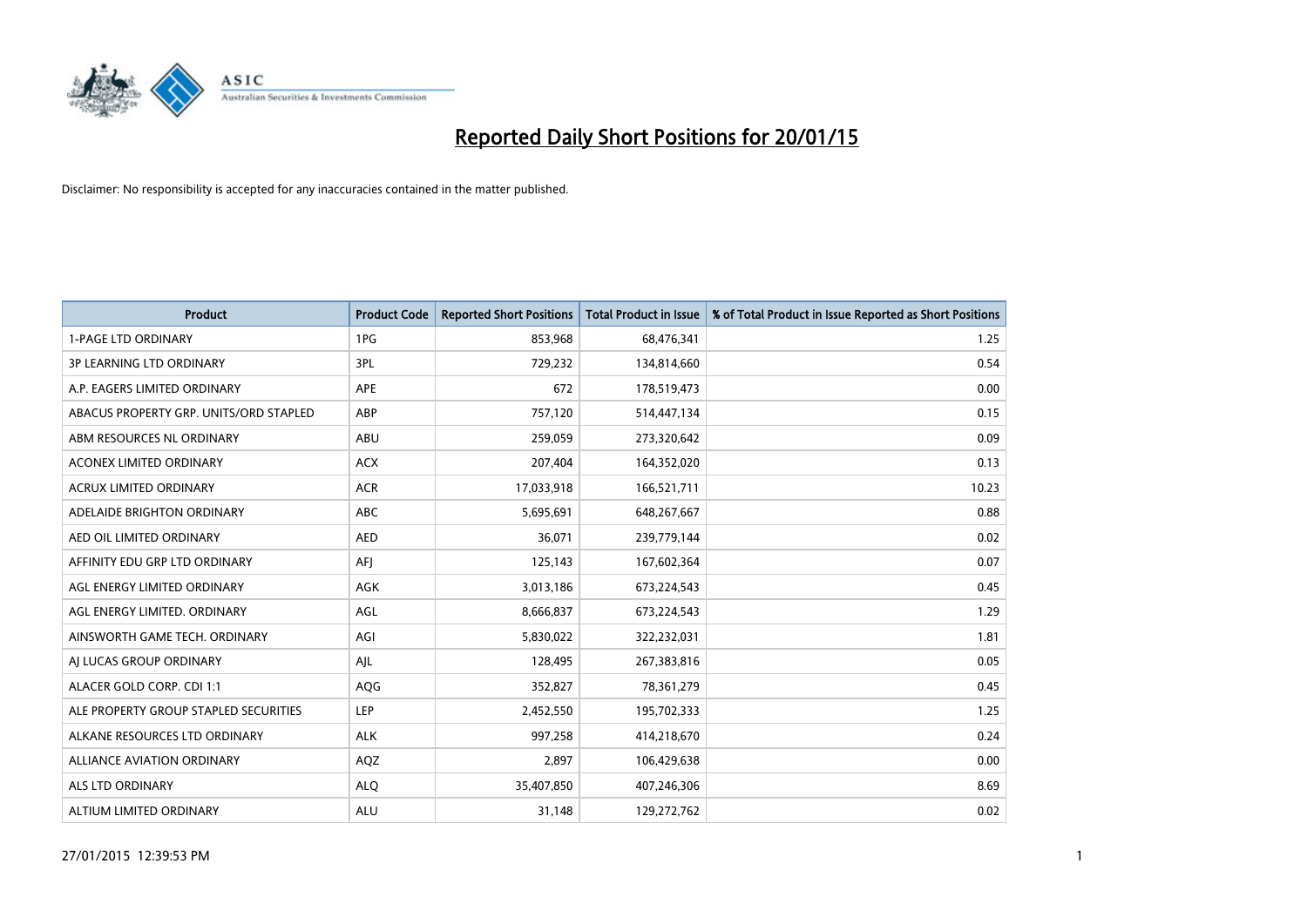

| <b>Product</b>                          | <b>Product Code</b> | <b>Reported Short Positions</b> | <b>Total Product in Issue</b> | % of Total Product in Issue Reported as Short Positions |
|-----------------------------------------|---------------------|---------------------------------|-------------------------------|---------------------------------------------------------|
| ALUMINA LIMITED ORDINARY                | <b>AWC</b>          | 19,083,944                      | 2,806,225,615                 | 0.68                                                    |
| AMALGAMATED HOLDINGS ORDINARY           | AHD                 | 287                             | 157,917,136                   | 0.00                                                    |
| AMCOM TELECOMM, ORDINARY                | AMM                 | 2,645,062                       | 266,399,148                   | 0.99                                                    |
| AMCOR LIMITED ORDINARY                  | AMC                 | 9,518,565                       | 1,206,684,923                 | 0.79                                                    |
| AMP CAPITAL CHINA ORDINARY UNITS        | AGF                 | 13,144                          | 374,593,484                   | 0.00                                                    |
| AMP LIMITED ORDINARY                    | AMP                 | 11,532,215                      | 2,957,737,964                 | 0.39                                                    |
| ANSELL LIMITED ORDINARY                 | <b>ANN</b>          | 4,941,201                       | 153,139,924                   | 3.23                                                    |
| ANTARES ENERGY LTD ORDINARY             | AZZ                 | 349,779                         | 242,000,000                   | 0.14                                                    |
| ANZ BANKING GRP LTD ORDINARY            | ANZ                 | 18,506,160                      | 2,765,980,222                 | 0.67                                                    |
| APA GROUP STAPLED SECURITIES            | <b>APA</b>          | 18,310,836                      | 980,917,175                   | 1.87                                                    |
| APN NEWS & MEDIA ORDINARY               | <b>APN</b>          | 3,251,828                       | 1,029,041,356                 | 0.32                                                    |
| APN OUTDOOR GRP ORDINARY                | <b>APO</b>          | 6,305                           | 166,614,509                   | 0.00                                                    |
| AQUARIUS PLATINUM. ORDINARY             | <b>AOP</b>          | 2,861,148                       | 1,502,695,183                 | 0.19                                                    |
| ARAFURA RESOURCE LTD ORDINARY           | ARU                 | 2,000                           | 441,270,644                   | 0.00                                                    |
| ARB CORPORATION ORDINARY                | ARP                 | 737,570                         | 79,156,214                    | 0.93                                                    |
| ARDENT LEISURE GROUP STAPLED SECURITIES | AAD                 | 5,602,004                       | 438,666,245                   | 1.28                                                    |
| ARENA REIT. STAPLED                     | <b>ARF</b>          | 95,797                          | 211,605,103                   | 0.05                                                    |
| ARISTOCRAT LEISURE ORDINARY             | <b>ALL</b>          | 465,247                         | 631,322,253                   | 0.07                                                    |
| ARRIUM LTD ORDINARY                     | ARI                 | 127,489,310                     | 2,937,293,755                 | 4.34                                                    |
| ASALEO CARE LIMITED ORDINARY            | AHY                 | 7,686,886                       | 603,469,434                   | 1.27                                                    |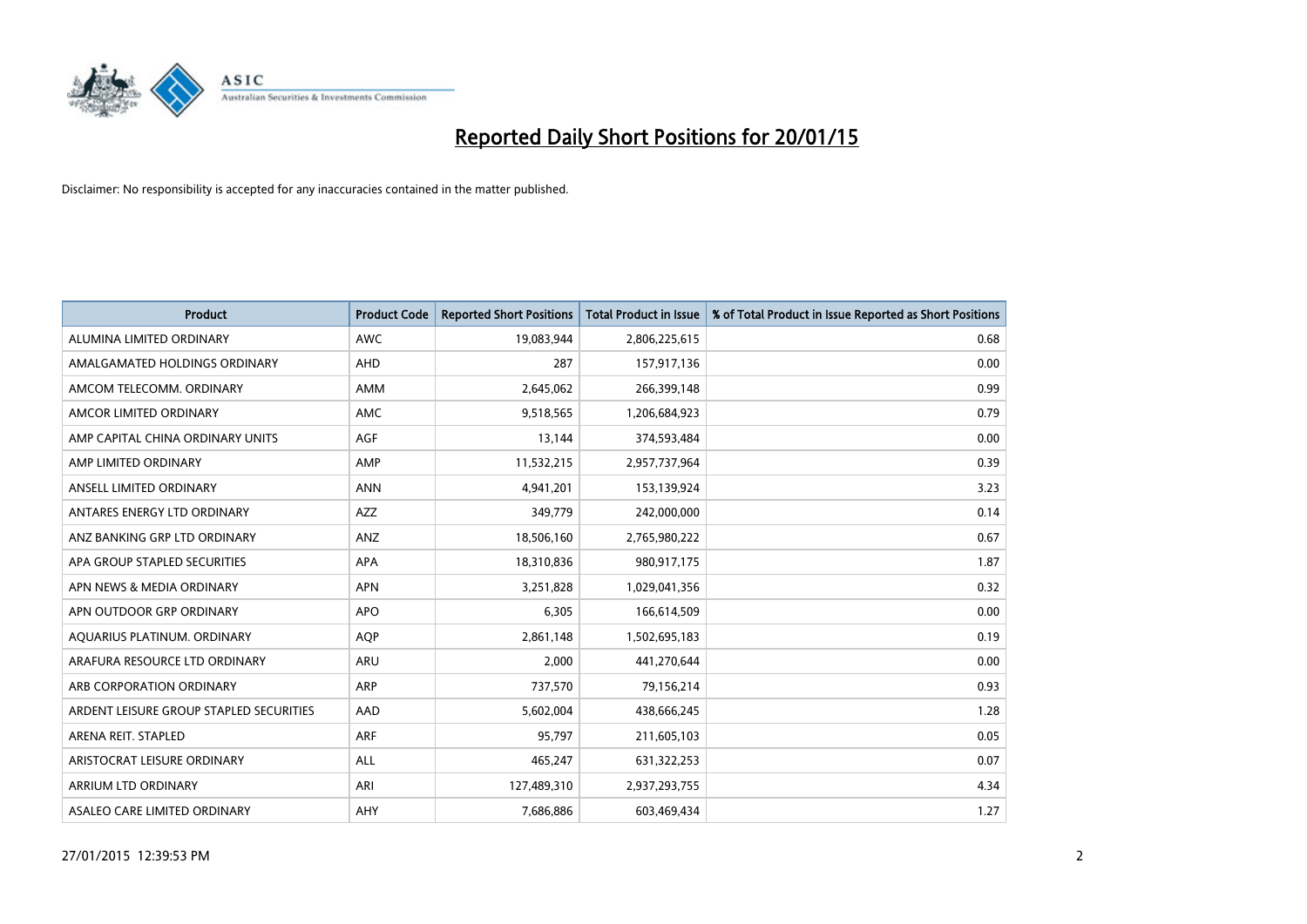

| <b>Product</b>                            | <b>Product Code</b> | <b>Reported Short Positions</b> | <b>Total Product in Issue</b> | % of Total Product in Issue Reported as Short Positions |
|-------------------------------------------|---------------------|---------------------------------|-------------------------------|---------------------------------------------------------|
| ASCIANO LIMITED ORDINARY                  | <b>AIO</b>          | 4,228,338                       | 975,385,664                   | 0.43                                                    |
| ASG GROUP LIMITED ORDINARY                | ASZ                 | 10,162                          | 206,720,839                   | 0.00                                                    |
| ASHLEY SERVICES GRP ORDINARY              | <b>ASH</b>          | 548,972                         | 150,000,000                   | 0.37                                                    |
| ASPEN GROUP ORD/UNITS STAPLED             | APZ                 | 72,911                          | 113,183,450                   | 0.06                                                    |
| ASPIRE MINING LTD ORDINARY                | <b>AKM</b>          | 1,000,001                       | 703,463,306                   | 0.14                                                    |
| ASTRO JAP PROP GROUP STAPLED US PROHIBIT. | AJA                 | 102,938                         | 66,690,637                    | 0.15                                                    |
| ASX LIMITED ORDINARY                      | ASX                 | 6,532,429                       | 193,595,162                   | 3.37                                                    |
| ATLAS IRON LIMITED ORDINARY               | <b>AGO</b>          | 101,804,482                     | 919,475,619                   | 11.07                                                   |
| ATRUM COAL NL ORDINARY                    | <b>ATU</b>          | 68,582                          | 170,142,959                   | 0.04                                                    |
| AUCKLAND INTERNATION ORDINARY             | <b>AIA</b>          | 80,801                          | 1,190,484,097                 | 0.01                                                    |
| AURIZON HOLDINGS LTD ORDINARY             | AZJ                 | 2,957,296                       | 2,123,934,162                 | 0.14                                                    |
| AUSDRILL LIMITED ORDINARY                 | ASL                 | 24,442,873                      | 312,277,224                   | 7.83                                                    |
| AUSENCO LIMITED ORDINARY                  | AAX                 | 482,680                         | 168,449,799                   | 0.29                                                    |
| AUSNET SERVICES STAPLED SECURITIES        | AST                 | 38,416,180                      | 3,466,913,009                 | 1.11                                                    |
| AUST INDUSTRIAL REIT UNIT                 | ANI                 | 25,821                          | 96,288,031                    | 0.03                                                    |
| AUSTAL LIMITED ORDINARY                   | ASB                 | 56,564                          | 346,772,567                   | 0.02                                                    |
| AUSTBROKERS HOLDINGS ORDINARY             | <b>AUB</b>          | 73,914                          | 61,740,597                    | 0.12                                                    |
| AUSTEX OIL LIMITED ORDINARY               | <b>AOK</b>          | 62,000                          | 558,571,402                   | 0.01                                                    |
| AUSTIN ENGINEERING ORDINARY               | ANG                 | 383,339                         | 84,274,004                    | 0.45                                                    |
| <b>AUSTIN EXPLORATION ORDINARY</b>        | <b>AKK</b>          | 3,408,549                       | 332,607,790                   | 1.02                                                    |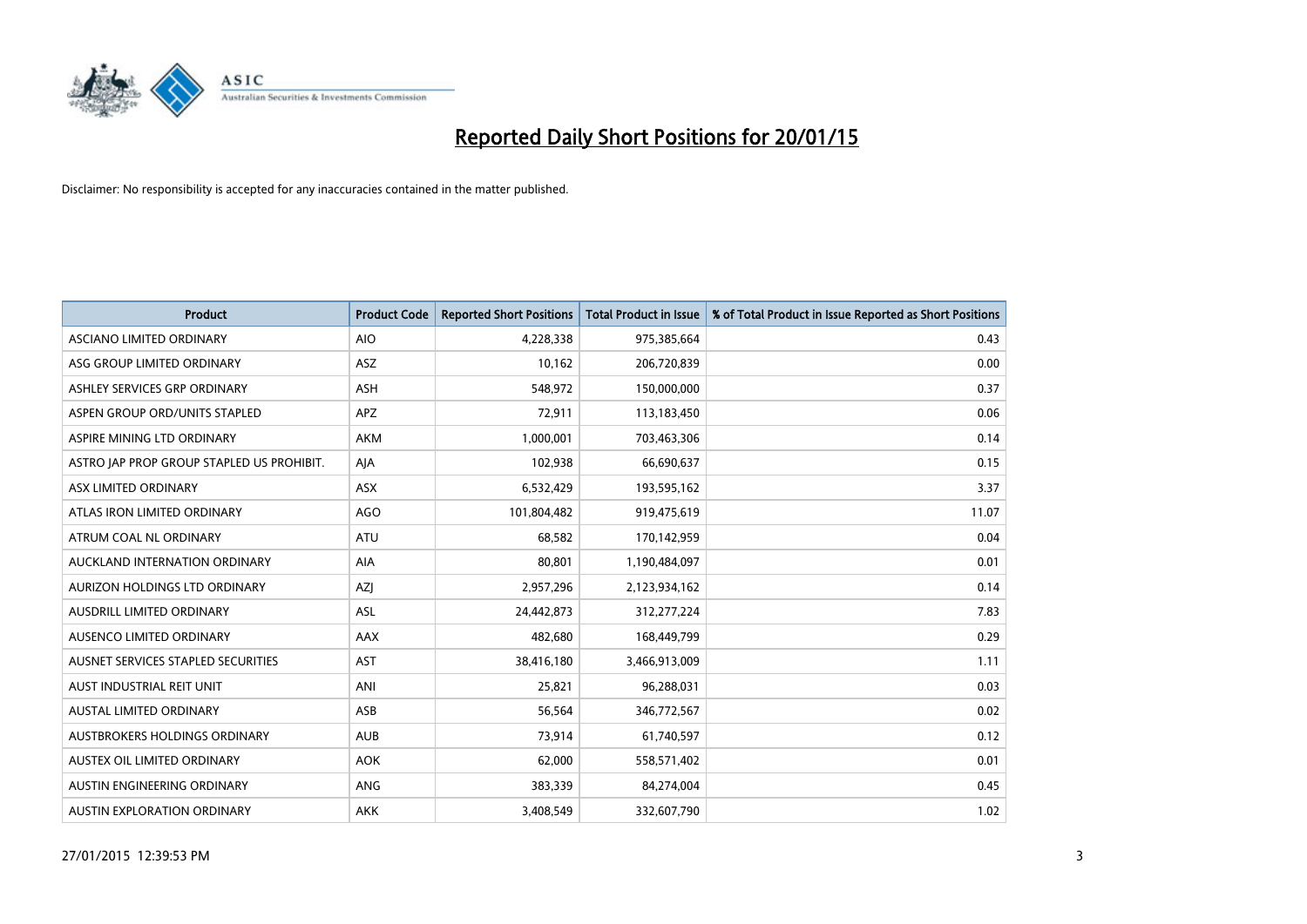

| <b>Product</b>                    | <b>Product Code</b> | <b>Reported Short Positions</b> | <b>Total Product in Issue</b> | % of Total Product in Issue Reported as Short Positions |
|-----------------------------------|---------------------|---------------------------------|-------------------------------|---------------------------------------------------------|
| AUSTRALIAN AGRICULT, ORDINARY     | AAC                 | 5,918,435                       | 532,474,721                   | 1.11                                                    |
| AUSTRALIAN PHARM. ORDINARY        | API                 | 7,760,050                       | 488,115,883                   | 1.59                                                    |
| AUTOMOTIVE HOLDINGS ORDINARY      | AHE                 | 2,559,214                       | 306,437,941                   | 0.84                                                    |
| AVANCO RESOURCES LTD ORDINARY     | AVB                 | 3,263,736                       | 1,661,675,855                 | 0.20                                                    |
| AVEO GROUP STAPLED SECURITIES     | <b>AOG</b>          | 2,644,171                       | 499,484,314                   | 0.53                                                    |
| AWE LIMITED ORDINARY              | <b>AWE</b>          | 19,118,508                      | 525,861,050                   | 3.64                                                    |
| AZONTO PET LTD ORDINARY           | APY                 | 1                               | 1,159,375,100                 | 0.00                                                    |
| AZUMAH RESOURCES ORDINARY         | <b>AZM</b>          | 1                               | 389,316,919                   | 0.00                                                    |
| <b>BANDANNA ENERGY ORDINARY</b>   | <b>BND</b>          | 17,540,654                      | 528,481,199                   | 3.32                                                    |
| BANK OF OUEENSLAND, ORDINARY      | <b>BOQ</b>          | 2,768,007                       | 366,982,047                   | 0.75                                                    |
| <b>BASE RES LIMITED ORDINARY</b>  | <b>BSE</b>          | 5,504,648                       | 563,902,771                   | 0.98                                                    |
| <b>BATHURST RES LTD. ORDINARY</b> | <b>BRL</b>          | 207,998                         | 947,828,434                   | 0.02                                                    |
| BC IRON LIMITED ORDINARY          | <b>BCI</b>          | 16,022,587                      | 196,196,992                   | 8.17                                                    |
| BEACH ENERGY LIMITED ORDINARY     | <b>BPT</b>          | 28,892,663                      | 1,297,496,886                 | 2.23                                                    |
| BEADELL RESOURCE LTD ORDINARY     | <b>BDR</b>          | 42,527,953                      | 798,657,280                   | 5.32                                                    |
| BEGA CHEESE LTD ORDINARY          | <b>BGA</b>          | 2,726,210                       | 152,602,945                   | 1.79                                                    |
| BENDIGO AND ADELAIDE ORDINARY     | <b>BEN</b>          | 19,074,960                      | 450,934,198                   | 4.23                                                    |
| BERKELEY RESOURCES ORDINARY       | <b>BKY</b>          | 45,900                          | 180,361,323                   | 0.03                                                    |
| BETASHARESCASHETF ETF UNITS       | AAA                 | 634                             | 13,683,443                    | 0.00                                                    |
| BHP BILLITON LIMITED ORDINARY     | <b>BHP</b>          | 11,561,539                      | 3,211,691,105                 | 0.36                                                    |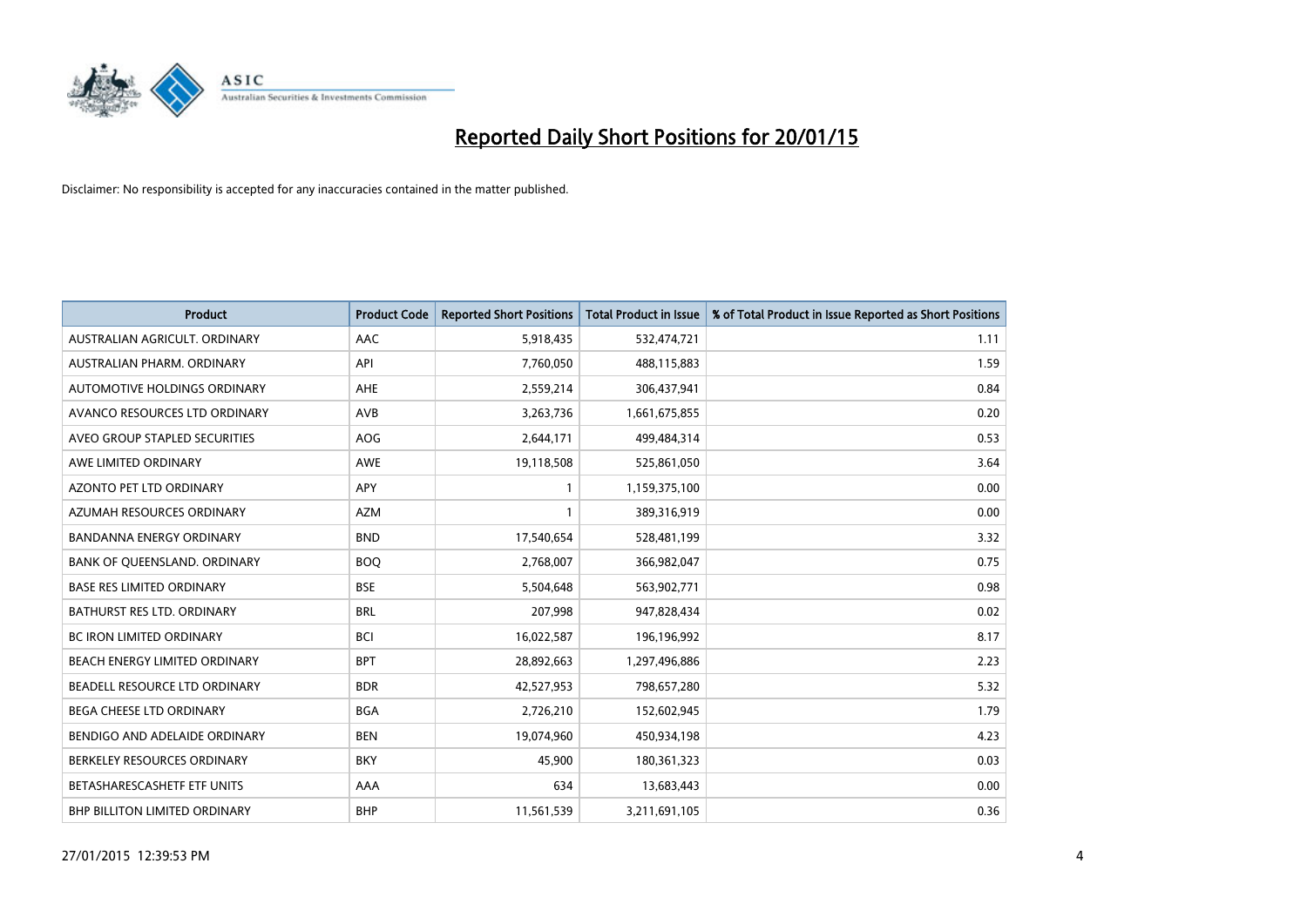

| <b>Product</b>                       | <b>Product Code</b> | <b>Reported Short Positions</b> | <b>Total Product in Issue</b> | % of Total Product in Issue Reported as Short Positions |
|--------------------------------------|---------------------|---------------------------------|-------------------------------|---------------------------------------------------------|
| <b>BIGAIR GROUP LIMITED ORDINARY</b> | <b>BGL</b>          | 45,719                          | 174,432,340                   | 0.03                                                    |
| <b>BILLABONG ORDINARY</b>            | <b>BBG</b>          | 7,686,703                       | 990,370,034                   | 0.78                                                    |
| BIRIMIAN GOLD LTD ORDINARY           | <b>BGS</b>          | 1,800,000                       | 864,981,654                   | 0.21                                                    |
| <b>BLACKHAM RESOURCES ORDINARY</b>   | <b>BLK</b>          | 1,202,830                       | 143,614,941                   | 0.84                                                    |
| <b>BLACKMORES LIMITED ORDINARY</b>   | <b>BKL</b>          | 7,324                           | 17,224,199                    | 0.04                                                    |
| <b>BLUESCOPE STEEL LTD ORDINARY</b>  | <b>BSL</b>          | 8,494,127                       | 559,227,871                   | 1.52                                                    |
| <b>BOART LONGYEAR ORDINARY</b>       | <b>BLY</b>          | 21,341,573                      | 637,490,726                   | 3.35                                                    |
| BORA BORA RESOURCES ORDINARY         | <b>BBR</b>          | 247,808                         | 35,970,000                    | 0.69                                                    |
| <b>BORAL LIMITED, ORDINARY</b>       | <b>BLD</b>          | 13,716,012                      | 782,736,249                   | 1.75                                                    |
| <b>BRADKEN LIMITED ORDINARY</b>      | <b>BKN</b>          | 2,209,533                       | 171,027,249                   | 1.29                                                    |
| <b>BRAMBLES LIMITED ORDINARY</b>     | <b>BXB</b>          | 5,104,443                       | 1,566,226,141                 | 0.33                                                    |
| BREVILLE GROUP LTD ORDINARY          | <b>BRG</b>          | 4,693,522                       | 130,095,322                   | 3.61                                                    |
| <b>BRICKWORKS LIMITED ORDINARY</b>   | <b>BKW</b>          | 49,366                          | 148,403,478                   | 0.03                                                    |
| BT INVESTMENT MNGMNT ORDINARY        | <b>BTT</b>          | $\mathbf{1}$                    | 292,408,424                   | 0.00                                                    |
| <b>BURSON GROUP LTD ORDINARY</b>     | <b>BAP</b>          | 1,745,483                       | 163,585,666                   | 1.07                                                    |
| <b>BURU ENERGY ORDINARY</b>          | <b>BRU</b>          | 16,875,600                      | 339,997,078                   | 4.96                                                    |
| <b>BWP TRUST ORDINARY UNITS</b>      | <b>BWP</b>          | 14,278,727                      | 639,724,826                   | 2.23                                                    |
| CABCHARGE AUSTRALIA ORDINARY         | CAB                 | 9,622,025                       | 120,430,683                   | 7.99                                                    |
| CADENCE CAPITAL ORDINARY             | <b>CDM</b>          | 170,000                         | 199,910,008                   | 0.09                                                    |
| CALTEX AUSTRALIA ORDINARY            | <b>CTX</b>          | 827,229                         | 270,000,000                   | 0.31                                                    |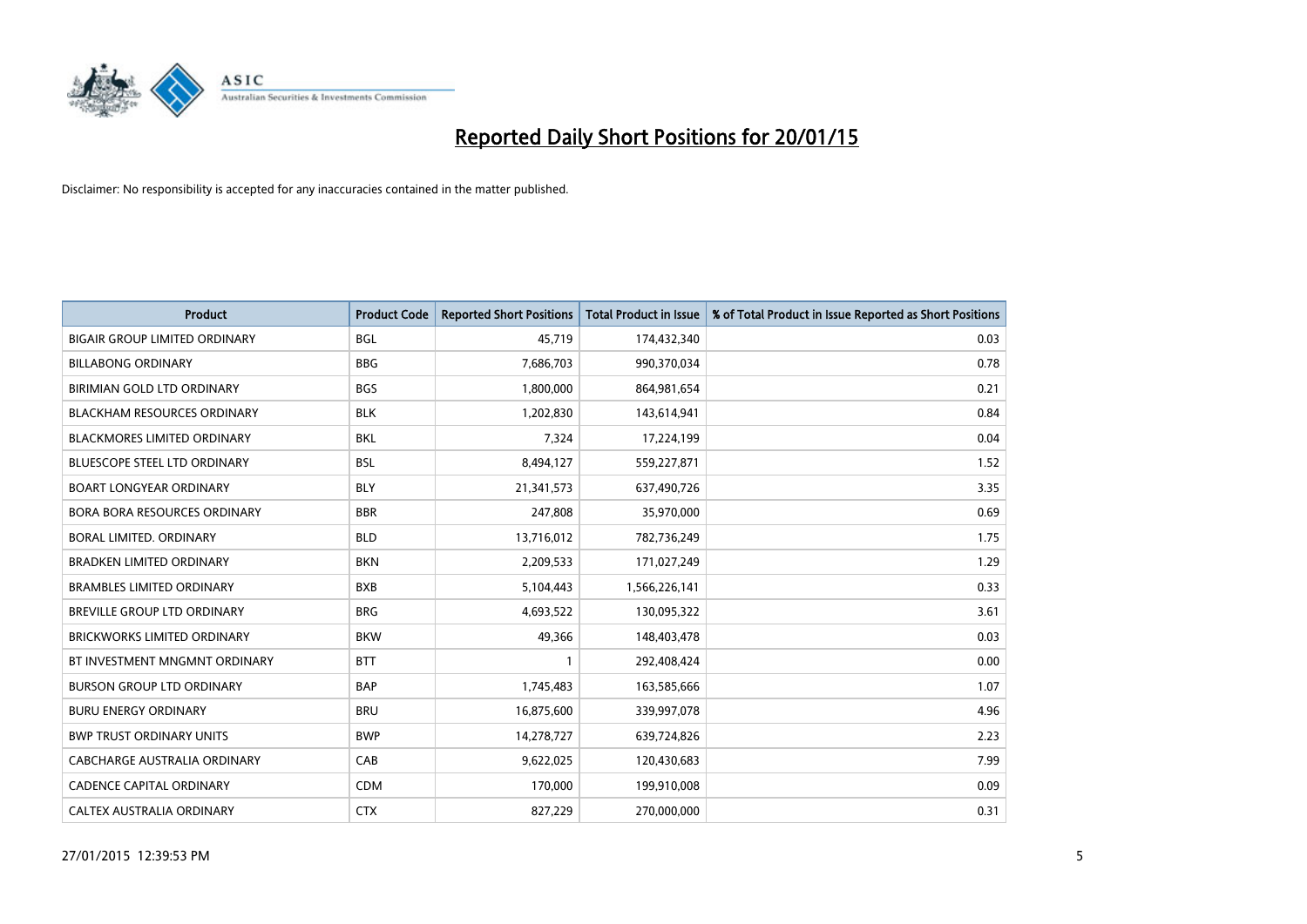

| <b>Product</b>                          | <b>Product Code</b> | <b>Reported Short Positions</b> | <b>Total Product in Issue</b> | % of Total Product in Issue Reported as Short Positions |
|-----------------------------------------|---------------------|---------------------------------|-------------------------------|---------------------------------------------------------|
| CAPE LAMBERT RES LTD ORDINARY           | <b>CFE</b>          | 280,137                         | 626,686,586                   | 0.04                                                    |
| CAPITOL HEALTH ORDINARY                 | <b>CAJ</b>          | 526,365                         | 496,244,861                   | 0.11                                                    |
| <b>CARDNO LIMITED ORDINARY</b>          | CDD                 | 16,971,356                      | 164,362,901                   | 10.33                                                   |
| <b>CARINDALE PROPERTY UNIT</b>          | <b>CDP</b>          | 8,823                           | 70,000,000                    | 0.01                                                    |
| CARNARVON PETROLEUM ORDINARY            | <b>CVN</b>          | 1,808,612                       | 988,295,069                   | 0.18                                                    |
| <b>CARNEGIE WAVE ENERGY ORDINARY</b>    | <b>CWE</b>          | 500                             | 1,742,824,771                 | 0.00                                                    |
| CARSALES.COM LTD ORDINARY               | <b>CRZ</b>          | 15,134,349                      | 239,001,759                   | 6.33                                                    |
| CASH CONVERTERS ORDINARY                | <b>CCV</b>          | 6,304,189                       | 478,876,525                   | 1.32                                                    |
| CEDAR WOODS PROP. ORDINARY              | <b>CWP</b>          | 241,149                         | 78,336,371                    | 0.31                                                    |
| CENTRAL PETROLEUM ORDINARY              | <b>CTP</b>          | 5,737                           | 368,718,957                   | 0.00                                                    |
| CENTURIA METRO REIT STAPLED             | <b>CMA</b>          | 698,404                         | 71,500,158                    | 0.98                                                    |
| CFS RETAIL TRUST GRP STAPLED SECURITIES | <b>CFX</b>          | 5,261,272                       | 3,050,355,727                 | 0.17                                                    |
| <b>CHALLENGER LIMITED ORDINARY</b>      | <b>CGF</b>          | 1,712,105                       | 569,725,821                   | 0.30                                                    |
| CHARTER HALL GROUP STAPLED US PROHIBIT. | <b>CHC</b>          | 495,197                         | 355,051,540                   | 0.14                                                    |
| <b>CHARTER HALL RETAIL UNITS</b>        | CQR                 | 16,086,438                      | 372,893,153                   | 4.31                                                    |
| <b>CHORUS LIMITED ORDINARY</b>          | <b>CNU</b>          | 52,292                          | 396,369,767                   | 0.01                                                    |
| CLEARVIEW WEALTH LTD ORDINARY           | <b>CVW</b>          | 10,001                          | 581,111,182                   | 0.00                                                    |
| CLINUVEL PHARMACEUT, ORDINARY           | <b>CUV</b>          | 35,098                          | 42,526,245                    | 0.08                                                    |
| COAL OF AFRICA LTD ORDINARY             | <b>CZA</b>          | 426                             | 1,599,368,613                 | 0.00                                                    |
| <b>COALSPUR MINES LTD ORDINARY</b>      | <b>CPL</b>          | 1,141                           | 641,544,455                   | 0.00                                                    |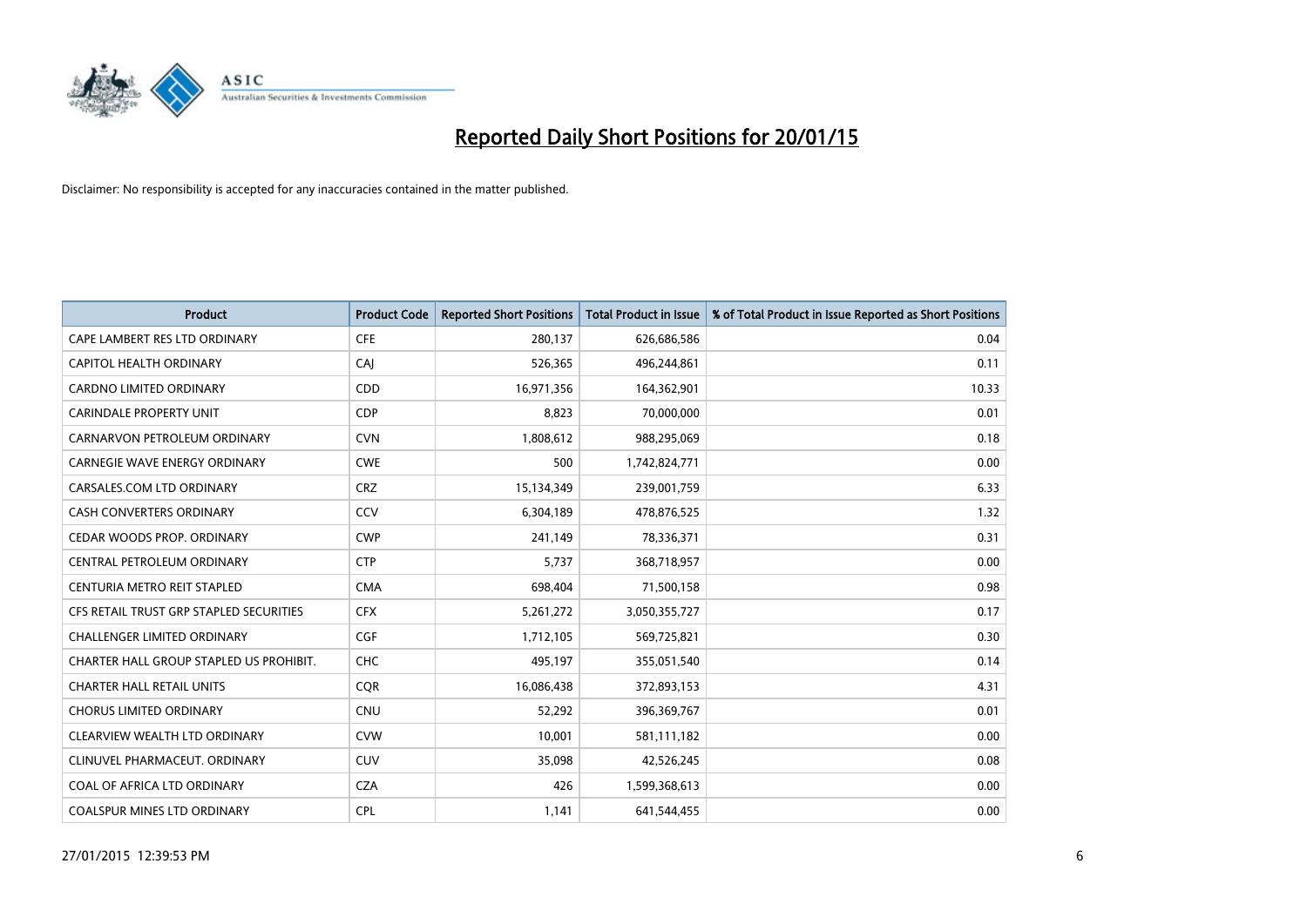

| <b>Product</b>                          | <b>Product Code</b> | <b>Reported Short Positions</b> | <b>Total Product in Issue</b> | % of Total Product in Issue Reported as Short Positions |
|-----------------------------------------|---------------------|---------------------------------|-------------------------------|---------------------------------------------------------|
| COCA-COLA AMATIL ORDINARY               | <b>CCL</b>          | 24,667,337                      | 763,590,249                   | 3.23                                                    |
| COCHLEAR LIMITED ORDINARY               | <b>COH</b>          | 5,560,901                       | 57,081,775                    | 9.74                                                    |
| COCKATOO COAL ORDINARY                  | <b>COK</b>          | 167,987                         | 4,560,196,928                 | 0.00                                                    |
| <b>CODAN LIMITED ORDINARY</b>           | <b>CDA</b>          | 68,329                          | 177,063,244                   | 0.04                                                    |
| COFFEY INTERNATIONAL ORDINARY           | <b>COF</b>          | 6,077                           | 255,833,165                   | 0.00                                                    |
| <b>COKAL LTD ORDINARY</b>               | <b>CKA</b>          | 6,820                           | 471,487,926                   | 0.00                                                    |
| <b>COLLECTION HOUSE ORDINARY</b>        | <b>CLH</b>          | 2,716,535                       | 130,443,227                   | 2.08                                                    |
| COMMONWEALTH BANK, ORDINARY             | <b>CBA</b>          | 23,471,871                      | 1,621,319,194                 | 1.45                                                    |
| <b>COMPASS RESOURCES ORDINARY</b>       | <b>CMR</b>          | 7,472                           | 1,403,744,100                 | 0.00                                                    |
| <b>COMPUTERSHARE LTD ORDINARY</b>       | <b>CPU</b>          | 7,333,700                       | 556,203,079                   | 1.32                                                    |
| COOPER ENERGY LTD ORDINARY              | <b>COE</b>          | 98,886                          | 331,905,323                   | 0.03                                                    |
| <b>CORP TRAVEL LIMITED ORDINARY</b>     | <b>CTD</b>          | 848,184                         | 96,993,355                    | 0.87                                                    |
| <b>COVER-MORE GRP LTD ORDINARY</b>      | <b>CVO</b>          | 5,702,711                       | 317,750,000                   | 1.79                                                    |
| <b>CREDIT CORP GROUP ORDINARY</b>       | <b>CCP</b>          | 470,822                         | 46,296,407                    | 1.02                                                    |
| <b>CROMWELL PROP STAPLED SECURITIES</b> | <b>CMW</b>          | 9,960,111                       | 1,735,299,783                 | 0.57                                                    |
| <b>CROWN RESORTS LTD ORDINARY</b>       | <b>CWN</b>          | 16,760,310                      | 728,394,185                   | 2.30                                                    |
| <b>CSG LIMITED ORDINARY</b>             | CSV                 | 405,860                         | 284,148,839                   | 0.14                                                    |
| <b>CSL LIMITED ORDINARY</b>             | <b>CSL</b>          | 1,038,135                       | 473,852,185                   | 0.22                                                    |
| <b>CSR LIMITED ORDINARY</b>             | <b>CSR</b>          | 12,278,240                      | 506,000,315                   | 2.43                                                    |
| <b>CUDECO LIMITED ORDINARY</b>          | CDU                 | 9,632,332                       | 248,722,167                   | 3.87                                                    |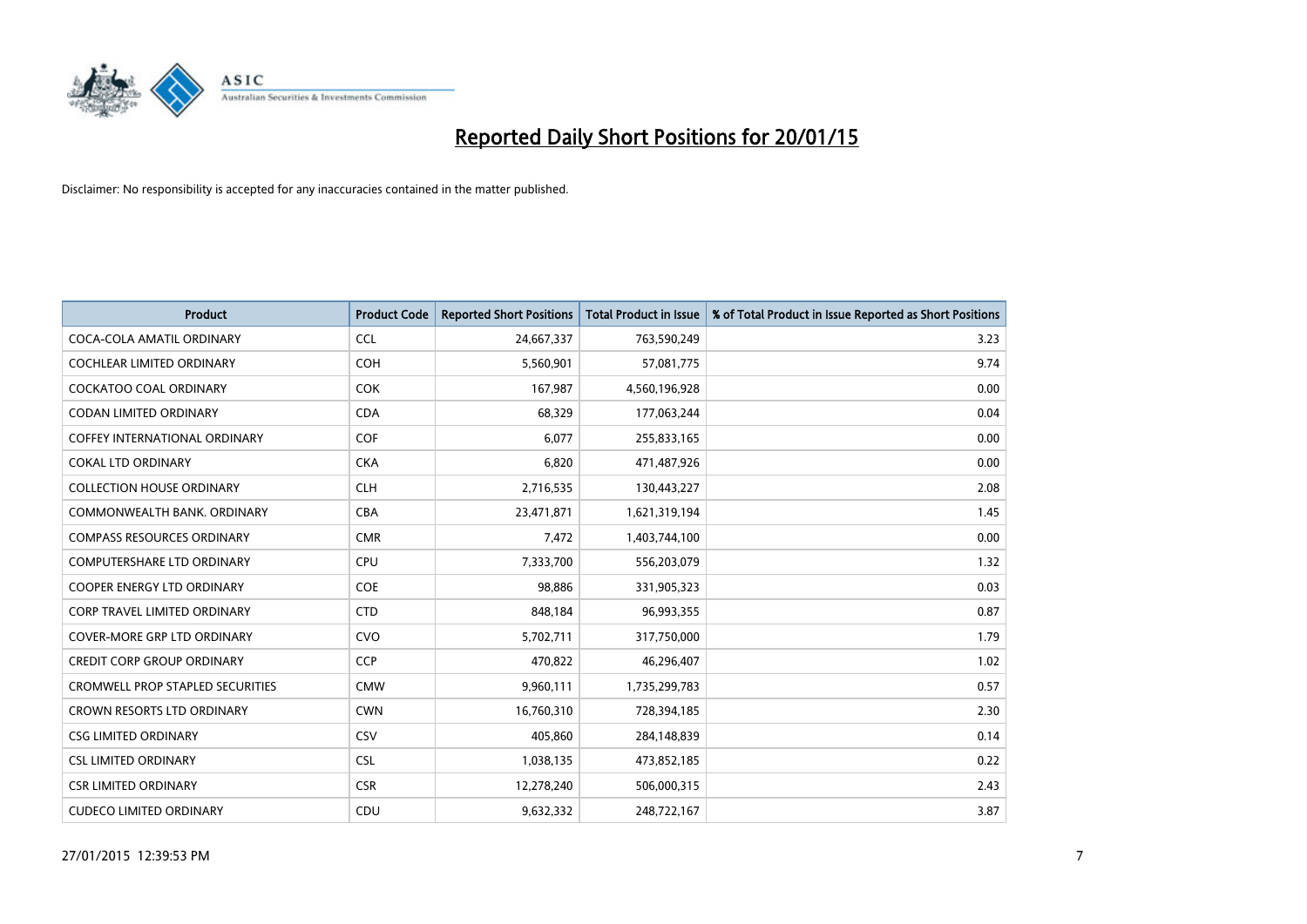

| Product                              | <b>Product Code</b> | <b>Reported Short Positions</b> | <b>Total Product in Issue</b> | % of Total Product in Issue Reported as Short Positions |
|--------------------------------------|---------------------|---------------------------------|-------------------------------|---------------------------------------------------------|
| DATA#3 LIMITED ORDINARY              | <b>DTL</b>          | 338                             | 153,974,950                   | 0.00                                                    |
| DECMIL GROUP LIMITED ORDINARY        | <b>DCG</b>          | 882,030                         | 168,657,794                   | 0.52                                                    |
| DEEP YELLOW LIMITED ORDINARY         | <b>DYL</b>          | 1,002                           | 1,900,807,969                 | 0.00                                                    |
| DEVINE LIMITED ORDINARY              | <b>DVN</b>          | 1,548                           | 158,730,556                   | 0.00                                                    |
| DEXUS PROPERTY GROUP STAPLED UNITS   | <b>DXS</b>          | 1,014,550                       | 905,531,797                   | 0.11                                                    |
| DICK SMITH HLDGS ORDINARY            | <b>DSH</b>          | 16,837,375                      | 236,511,364                   | 7.12                                                    |
| DISCOVERY METALS LTD ORDINARY        | <b>DML</b>          | 445,184                         | 644,039,581                   | 0.07                                                    |
| DOMINO PIZZA ENTERPR ORDINARY        | <b>DMP</b>          | 1,669,810                       | 86,160,773                    | 1.94                                                    |
| DONACO INTERNATIONAL ORDINARY        | <b>DNA</b>          | 9,628,863                       | 460,505,113                   | 2.09                                                    |
| DORAY MINERALS LTD ORDINARY          | <b>DRM</b>          | 296,921                         | 167,084,256                   | 0.18                                                    |
| DOWNER EDI LIMITED ORDINARY          | <b>DOW</b>          | 28,894,699                      | 435,399,975                   | 6.64                                                    |
| DRILLSEARCH ENERGY ORDINARY          | <b>DLS</b>          | 11,725,437                      | 461,101,450                   | 2.54                                                    |
| DUET GROUP STAPLED US PROHIBIT.      | <b>DUE</b>          | 17,775,156                      | 1,493,678,915                 | 1.19                                                    |
| <b>DULUXGROUP LIMITED ORDINARY</b>   | <b>DLX</b>          | 1,822,964                       | 388,543,268                   | 0.47                                                    |
| ECHO ENTERTAINMENT ORDINARY          | <b>EGP</b>          | 9,147,445                       | 825,672,730                   | 1.11                                                    |
| <b>ELDERS LIMITED ORDINARY</b>       | <b>ELD</b>          | 684,078                         | 83,734,671                    | 0.82                                                    |
| <b>EMECO HOLDINGS ORDINARY</b>       | <b>EHL</b>          | 11,076,719                      | 599,675,707                   | 1.85                                                    |
| <b>ENDEAVOUR MIN CORP CDI 1:1</b>    | <b>EVR</b>          | 55.808                          | 46,222,520                    | 0.12                                                    |
| <b>ENERGY RESOURCES ORDINARY 'A'</b> | <b>ERA</b>          | 11,573,055                      | 517,725,062                   | 2.24                                                    |
| ENERGY WORLD CORPOR. ORDINARY        | <b>EWC</b>          | 48,129,254                      | 1,734,166,672                 | 2.78                                                    |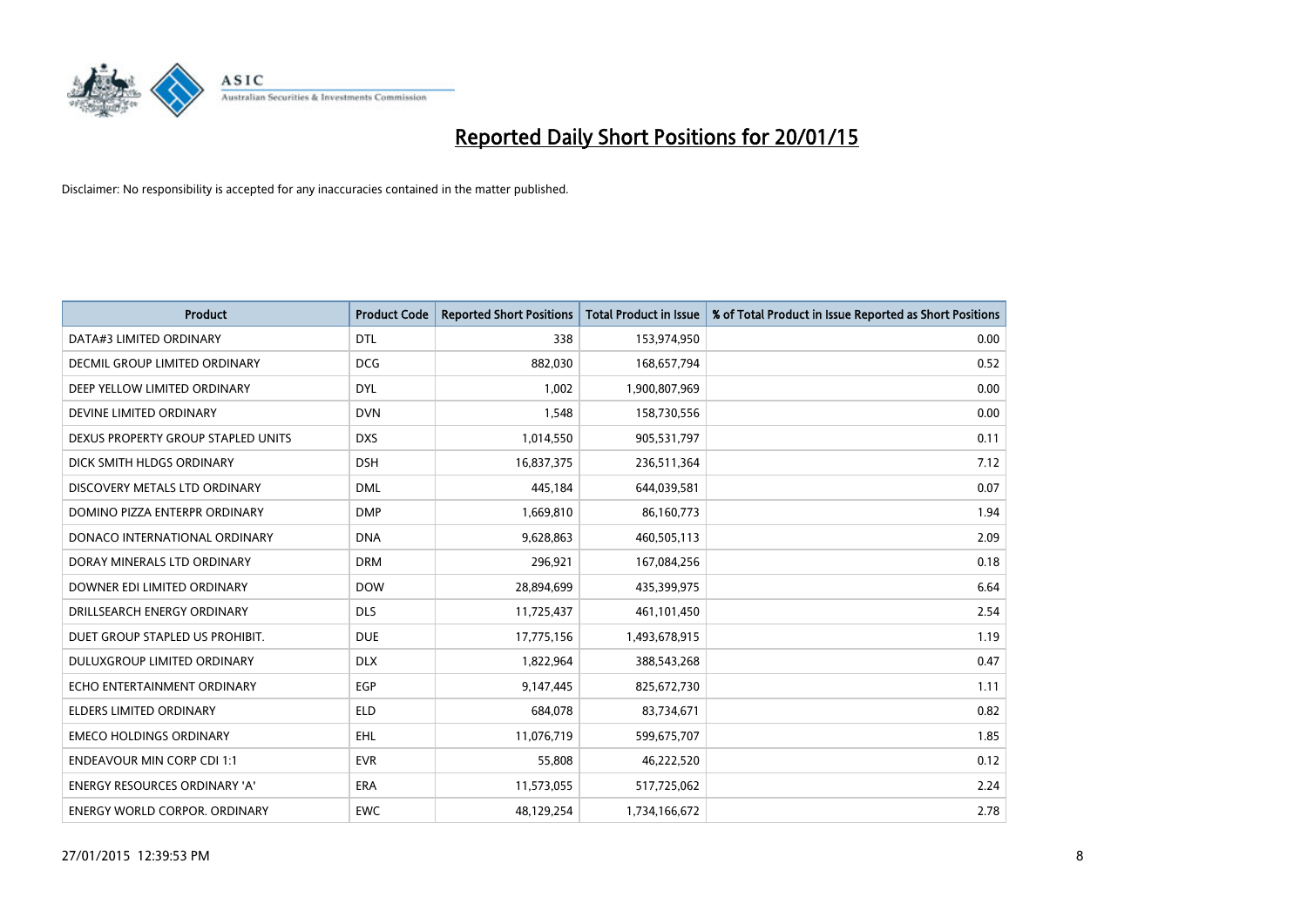

| <b>Product</b>                         | <b>Product Code</b> | <b>Reported Short Positions</b> | <b>Total Product in Issue</b> | % of Total Product in Issue Reported as Short Positions |
|----------------------------------------|---------------------|---------------------------------|-------------------------------|---------------------------------------------------------|
| <b>ENSOGO LIMITED ORDINARY</b>         | E88                 | 212,388                         | 426,069,834                   | 0.05                                                    |
| EQUATORIAL RES LTD ORDINARY            | EQX                 | 33                              | 124,445,353                   | 0.00                                                    |
| EQUITY TRUSTEES ORDINARY               | EQT                 | 47,826                          | 19,270,117                    | 0.25                                                    |
| ERM POWER LIMITED ORDINARY             | EPW                 | 1,122,936                       | 241,477,698                   | 0.47                                                    |
| ESTIA HEALTH LTD ORDINARY              | EHE.                | 941,418                         | 180,885,580                   | 0.52                                                    |
| ETFS METALS. ETFS GOLD                 | GOLD                | 285                             | 3,174,621                     | 0.01                                                    |
| EVOLUTION MINING LTD ORDINARY          | <b>EVN</b>          | 28,074,548                      | 714,921,647                   | 3.93                                                    |
| FAIRFAX MEDIA LTD ORDINARY             | <b>FXJ</b>          | 50,012,493                      | 2,351,955,725                 | 2.13                                                    |
| <b>FANTASTIC HOLDINGS ORDINARY</b>     | <b>FAN</b>          | 14,643                          | 103,257,398                   | 0.01                                                    |
| <b>FAR LTD ORDINARY</b>                | <b>FAR</b>          | 11,130,390                      | 3,126,808,427                 | 0.36                                                    |
| FEDERATION CNTRES ORD/UNIT STAPLED SEC | <b>FDC</b>          | 3,895,459                       | 1,427,641,565                 | 0.27                                                    |
| <b>FINBAR GROUP LIMITED ORDINARY</b>   | <b>FRI</b>          | 7,447                           | 228,720,815                   | 0.00                                                    |
| FISHER & PAYKEL H. ORDINARY            | <b>FPH</b>          | 726                             | 557,847,151                   | 0.00                                                    |
| FLEETWOOD CORP ORDINARY                | <b>FWD</b>          | 1,472,239                       | 61,039,412                    | 2.41                                                    |
| FLETCHER BUILDING ORDINARY             | <b>FBU</b>          | 1,854,249                       | 687,854,788                   | 0.27                                                    |
| FLEXIGROUP LIMITED ORDINARY            | <b>FXL</b>          | 9,815,237                       | 304,096,060                   | 3.23                                                    |
| FLIGHT CENTRE TRAVEL ORDINARY          | <b>FLT</b>          | 6,952,727                       | 100,725,711                   | 6.90                                                    |
| FLINDERS MINES LTD ORDINARY            | <b>FMS</b>          | 165,000                         | 2,762,995,689                 | 0.01                                                    |
| <b>FOCUS MINERALS LTD ORDINARY</b>     | <b>FML</b>          | 132,709                         | 9,137,375,877                 | 0.00                                                    |
| FOLKESTONE EDU TRUST UNITS             | <b>FET</b>          | 70,111                          | 243,547,032                   | 0.03                                                    |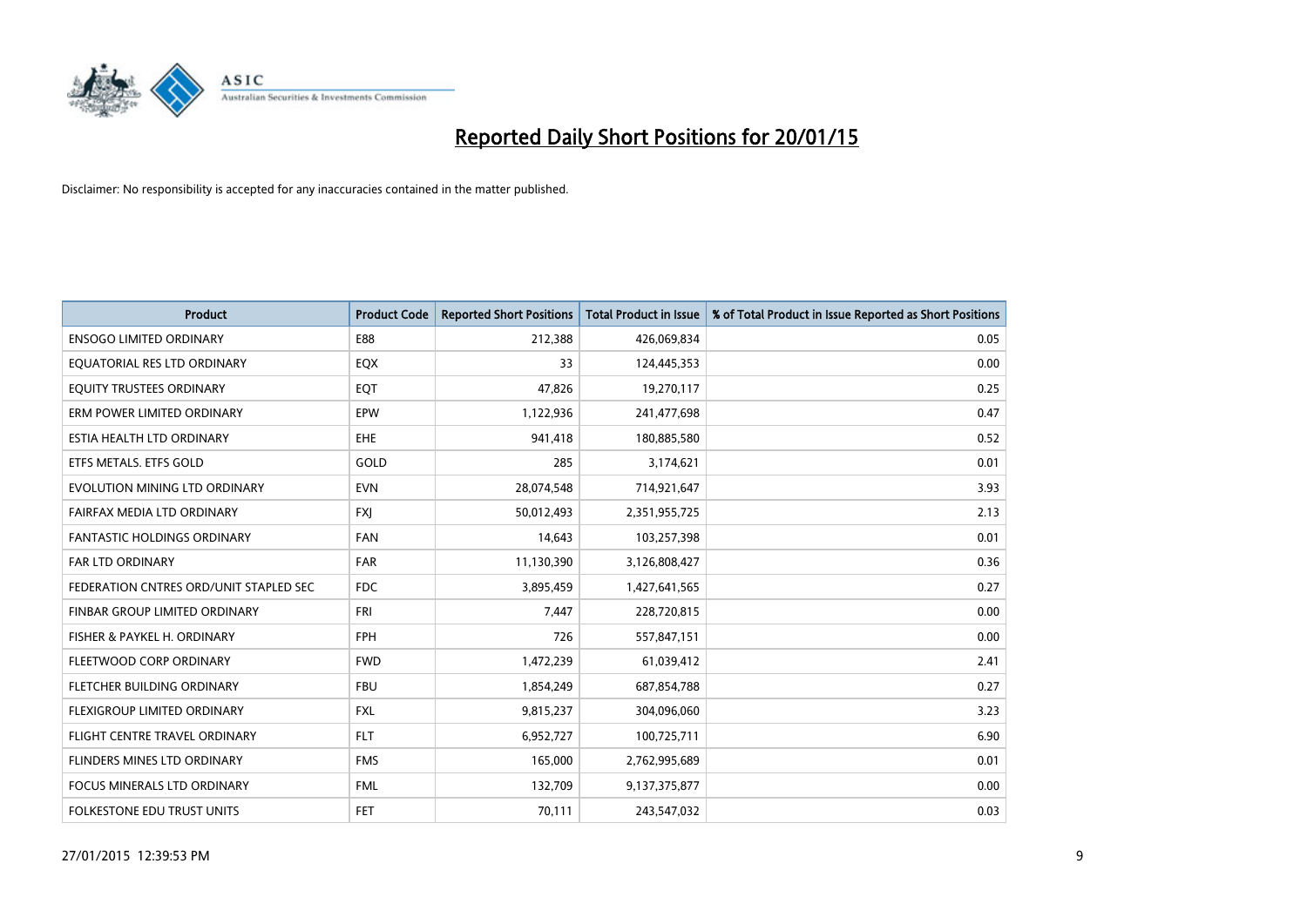

| <b>Product</b>                             | <b>Product Code</b> | <b>Reported Short Positions</b> | <b>Total Product in Issue</b> | % of Total Product in Issue Reported as Short Positions |
|--------------------------------------------|---------------------|---------------------------------|-------------------------------|---------------------------------------------------------|
| FONTERRA SHARE FUND ORDINARY UNITS         | <b>FSF</b>          | 109,403                         | 123,027,274                   | 0.09                                                    |
| FORTESCUE METALS GRP ORDINARY              | <b>FMG</b>          | 289,180,469                     | 3,113,798,151                 | 9.29                                                    |
| FREEDOM FOOD LTD ORDINARY                  | <b>FNP</b>          | 40,635                          | 152,689,663                   | 0.03                                                    |
| <b>FUNTASTIC LIMITED ORDINARY</b>          | <b>FUN</b>          | 370,000                         | 669,869,723                   | 0.06                                                    |
| <b>G.U.D. HOLDINGS ORDINARY</b>            | GUD                 | 2,993,878                       | 70,939,492                    | 4.22                                                    |
| <b>G8 EDUCATION LIMITED ORDINARY</b>       | <b>GEM</b>          | 10,160,584                      | 353,691,630                   | 2.87                                                    |
| <b>GALAXY RESOURCES ORDINARY</b>           | <b>GXY</b>          | 1,371,021                       | 1,064,783,990                 | 0.13                                                    |
| <b>GBST HOLDINGS ORDINARY</b>              | <b>GBT</b>          | 10,065                          | 66,561,725                    | 0.02                                                    |
| <b>GDI PROPERTY GRP STAPLED SECURITIES</b> | GDI                 | 335,998                         | 567,575,025                   | 0.06                                                    |
| <b>GENESIS ENERGY LTD ORDINARY</b>         | <b>GNE</b>          | 1,000                           | 1,000,000,000                 | 0.00                                                    |
| <b>GENTRACK GROUP LTD ORDINARY</b>         | GTK                 | 3,000                           | 72,699,510                    | 0.00                                                    |
| <b>GENWORTH MORTGAGE ORDINARY</b>          | <b>GMA</b>          | 18,208,759                      | 650,000,000                   | 2.80                                                    |
| <b>GEODYNAMICS LIMITED ORDINARY</b>        | GDY                 | 819                             | 435,880,130                   | 0.00                                                    |
| GI DYNAMICS, INC CDI US PROHIBITED         | GID                 | 6,764                           | 466,631,120                   | 0.00                                                    |
| <b>GINDALBIE METALS LTD ORDINARY</b>       | GBG                 | 31,210,765                      | 1,495,306,811                 | 2.09                                                    |
| <b>GOLD ROAD RES LTD ORDINARY</b>          | GOR                 | 1,955,828                       | 594,881,822                   | 0.33                                                    |
| <b>GOODMAN FIELDER. ORDINARY</b>           | GFF                 | 4,499,634                       | 1,955,559,207                 | 0.23                                                    |
| <b>GOODMAN GROUP STAPLED</b>               | <b>GMG</b>          | 15,646,437                      | 1,745,460,061                 | 0.90                                                    |
| <b>GPT GROUP STAPLED SEC.</b>              | GPT                 | 2,725,694                       | 1,685,460,955                 | 0.16                                                    |
| <b>GRAINCORP LIMITED A CLASS ORDINARY</b>  | <b>GNC</b>          | 14,738,871                      | 228,855,628                   | 6.44                                                    |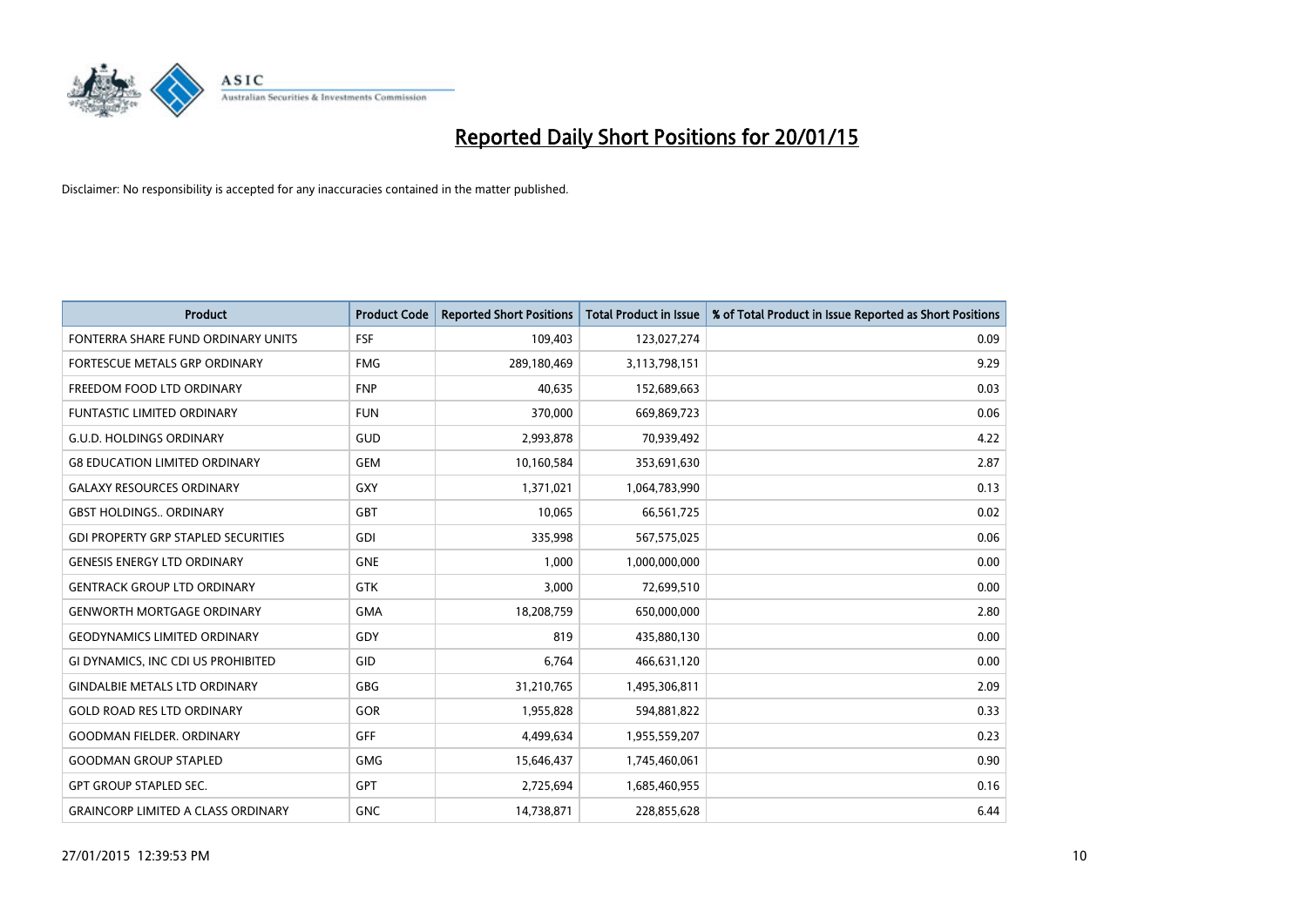

| <b>Product</b>                                   | <b>Product Code</b> | <b>Reported Short Positions</b> | <b>Total Product in Issue</b> | % of Total Product in Issue Reported as Short Positions |
|--------------------------------------------------|---------------------|---------------------------------|-------------------------------|---------------------------------------------------------|
| <b>GRANGE RESOURCES, ORDINARY</b>                | <b>GRR</b>          | 11,654,316                      | 1,157,338,698                 | 1.01                                                    |
| <b>GREENCROSS LIMITED ORDINARY</b>               | GXL                 | 2,867,013                       | 111,447,503                   | 2.57                                                    |
| <b>GREENLAND MIN EN LTD ORDINARY</b>             | GGG                 | 3,234,064                       | 669,389,552                   | 0.48                                                    |
| GREENLAND MIN EN LTD RIGHTS 26-JUN-14            | GGGR                | 3,842                           | 88,685,050                    | 0.00                                                    |
| <b>GROWTHPOINT PROPERTY ORD/UNIT STAPLED SEC</b> | GOZ                 | 659,142                         | 554,602,697                   | 0.12                                                    |
| <b>GRYPHON MINERALS LTD ORDINARY</b>             | GRY                 | 2,284,055                       | 401,185,424                   | 0.57                                                    |
| <b>GUILDFORD COAL LTD ORDINARY</b>               | <b>GUF</b>          | 29,999                          | 917,612,681                   | 0.00                                                    |
| <b>GWA GROUP LTD ORDINARY</b>                    | GWA                 | 15,756,544                      | 306,533,770                   | 5.14                                                    |
| <b>HARVEY NORMAN ORDINARY</b>                    | <b>HVN</b>          | 44,138,350                      | 1,110,603,911                 | 3.97                                                    |
| HEALTHSCOPE LIMITED. ORDINARY                    | <b>HSO</b>          | 14,396,096                      | 1,732,094,838                 | 0.83                                                    |
| <b>HENDERSON GROUP CDI 1:1</b>                   | <b>HGG</b>          | 4,540,821                       | 766,858,952                   | 0.59                                                    |
| HFA HOLDINGS LIMITED ORDINARY                    | <b>HFA</b>          | 308                             | 162,147,897                   | 0.00                                                    |
| HIGHLANDS PACIFIC ORDINARY                       | <b>HIG</b>          | 3,153                           | 918,694,336                   | 0.00                                                    |
| HILLGROVE RES LTD ORDINARY                       | <b>HGO</b>          | 133,291                         | 147,711,123                   | 0.09                                                    |
| <b>HILLS LTD ORDINARY</b>                        | <b>HIL</b>          | 1,334,652                       | 231,985,526                   | 0.58                                                    |
| HORIZON OIL LIMITED ORDINARY                     | <b>HZN</b>          | 38,701,987                      | 1,301,981,265                 | 2.97                                                    |
| HOTEL PROPERTY STAPLED                           | <b>HPI</b>          | 150,172                         | 146, 105, 439                 | 0.10                                                    |
| <b>ICAR ASIA LTD ORDINARY</b>                    | ICQ                 | 430,982                         | 217,769,656                   | 0.20                                                    |
| <b>ICON ENERGY LIMITED ORDINARY</b>              | <b>ICN</b>          | 100,000                         | 618,717,503                   | 0.02                                                    |
| <b>IINET LIMITED ORDINARY</b>                    | <b>IIN</b>          | 8,484,662                       | 162,163,526                   | 5.23                                                    |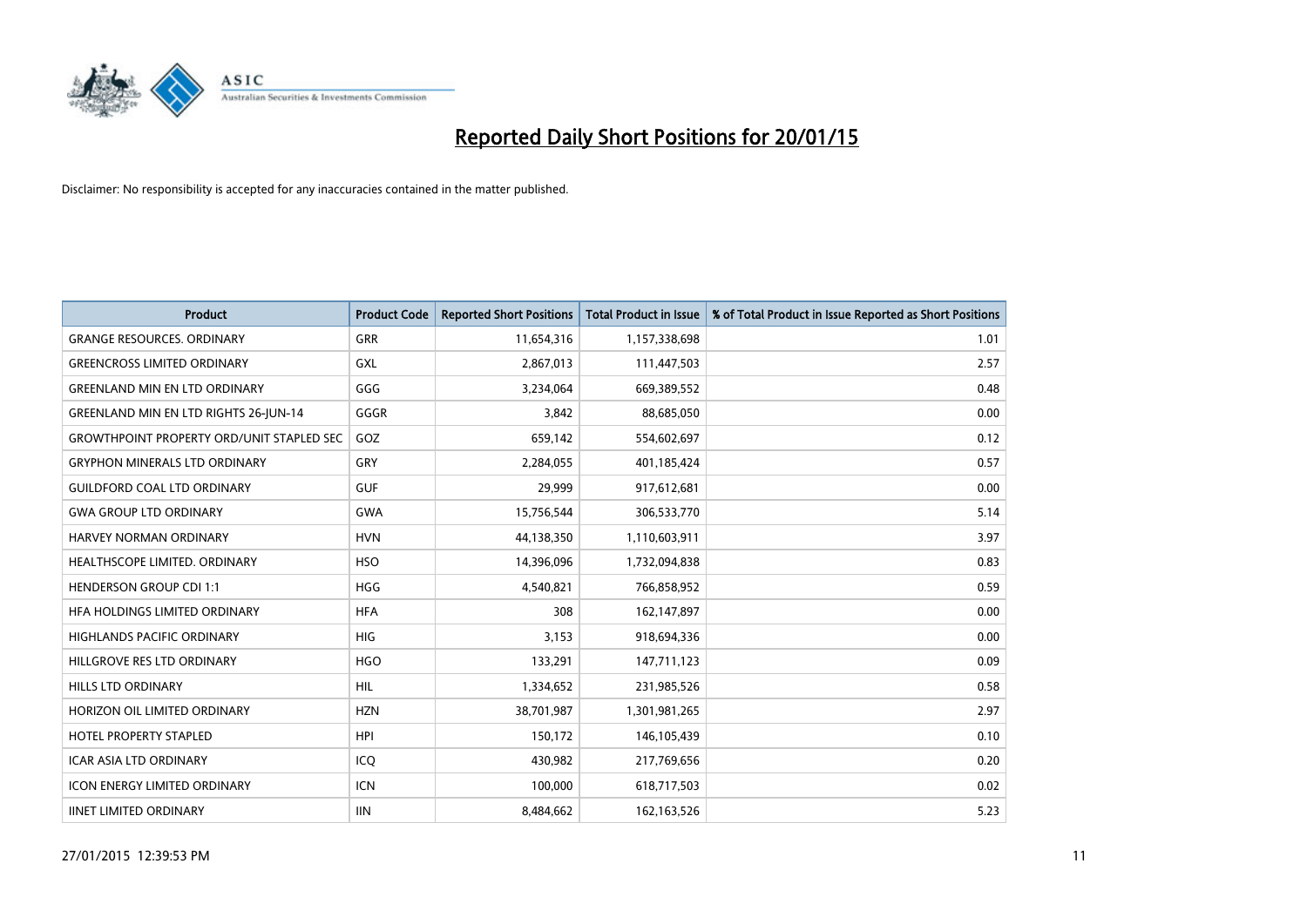

| <b>Product</b>                                | <b>Product Code</b> | <b>Reported Short Positions</b> | <b>Total Product in Issue</b> | % of Total Product in Issue Reported as Short Positions |
|-----------------------------------------------|---------------------|---------------------------------|-------------------------------|---------------------------------------------------------|
| <b>ILUKA RESOURCES ORDINARY</b>               | <b>ILU</b>          | 20,014,385                      | 418,700,517                   | 4.78                                                    |
| <b>IMDEX LIMITED ORDINARY</b>                 | <b>IMD</b>          | 1,995,495                       | 216,203,136                   | 0.92                                                    |
| IMF BENTHAM LTD ORDINARY                      | <b>IMF</b>          | 4,471,113                       | 166,580,957                   | 2.68                                                    |
| <b>INCITEC PIVOT ORDINARY</b>                 | IPL                 | 25,285,722                      | 1,675,621,466                 | 1.51                                                    |
| <b>INDEPENDENCE GROUP ORDINARY</b>            | IGO                 | 1,851,906                       | 234,256,573                   | 0.79                                                    |
| <b>INDOPHIL RESOURCES ORDINARY</b>            | <b>IRN</b>          | 3,966,850                       | 1,203,146,194                 | 0.33                                                    |
| <b>INDUSTRIA REIT STAPLED</b>                 | <b>IDR</b>          | 428,778                         | 125,000,001                   | 0.34                                                    |
| INFIGEN ENERGY STAPLED SECURITIES             | <b>IFN</b>          | 3,081,844                       | 767,887,581                   | 0.40                                                    |
| <b>INFOMEDIA LTD ORDINARY</b>                 | <b>IFM</b>          | 736,382                         | 307,127,687                   | 0.24                                                    |
| INGENIA GROUP STAPLED SECURITIES              | <b>INA</b>          | 9,781,218                       | 878,851,910                   | 1.11                                                    |
| INSURANCE AUSTRALIA ORDINARY                  | IAG                 | 12,970,758                      | 2,341,618,048                 | 0.55                                                    |
| <b>INTREPID MINES ORDINARY</b>                | IAU                 | 629,704                         | 369,869,196                   | 0.17                                                    |
| <b>INVESTA OFFICE FUND STAPLED SECURITIES</b> | <b>IOF</b>          | 874,155                         | 614,047,458                   | 0.14                                                    |
| <b>INVOCARE LIMITED ORDINARY</b>              | <b>IVC</b>          | 4,201,194                       | 110,030,298                   | 3.82                                                    |
| <b>IOOF HOLDINGS LTD ORDINARY</b>             | IFL                 | 13,531,396                      | 300,133,752                   | 4.51                                                    |
| IPH LIMITED ORDINARY                          | IPH                 | 566,666                         | 157,559,499                   | 0.36                                                    |
| <b>IPROPERTY GROUP LTD ORDINARY</b>           | <b>IPP</b>          | 2,529,948                       | 186,703,204                   | 1.36                                                    |
| <b>IRESS LIMITED ORDINARY</b>                 | <b>IRE</b>          | 6,254,416                       | 159,097,319                   | 3.93                                                    |
| <b>ISELECT LTD ORDINARY</b>                   | <b>ISU</b>          | 1,521,073                       | 261,489,894                   | 0.58                                                    |
| <b>ISENTIA GROUP LTD ORDINARY</b>             | <b>ISD</b>          | 460,718                         | 200,000,001                   | 0.23                                                    |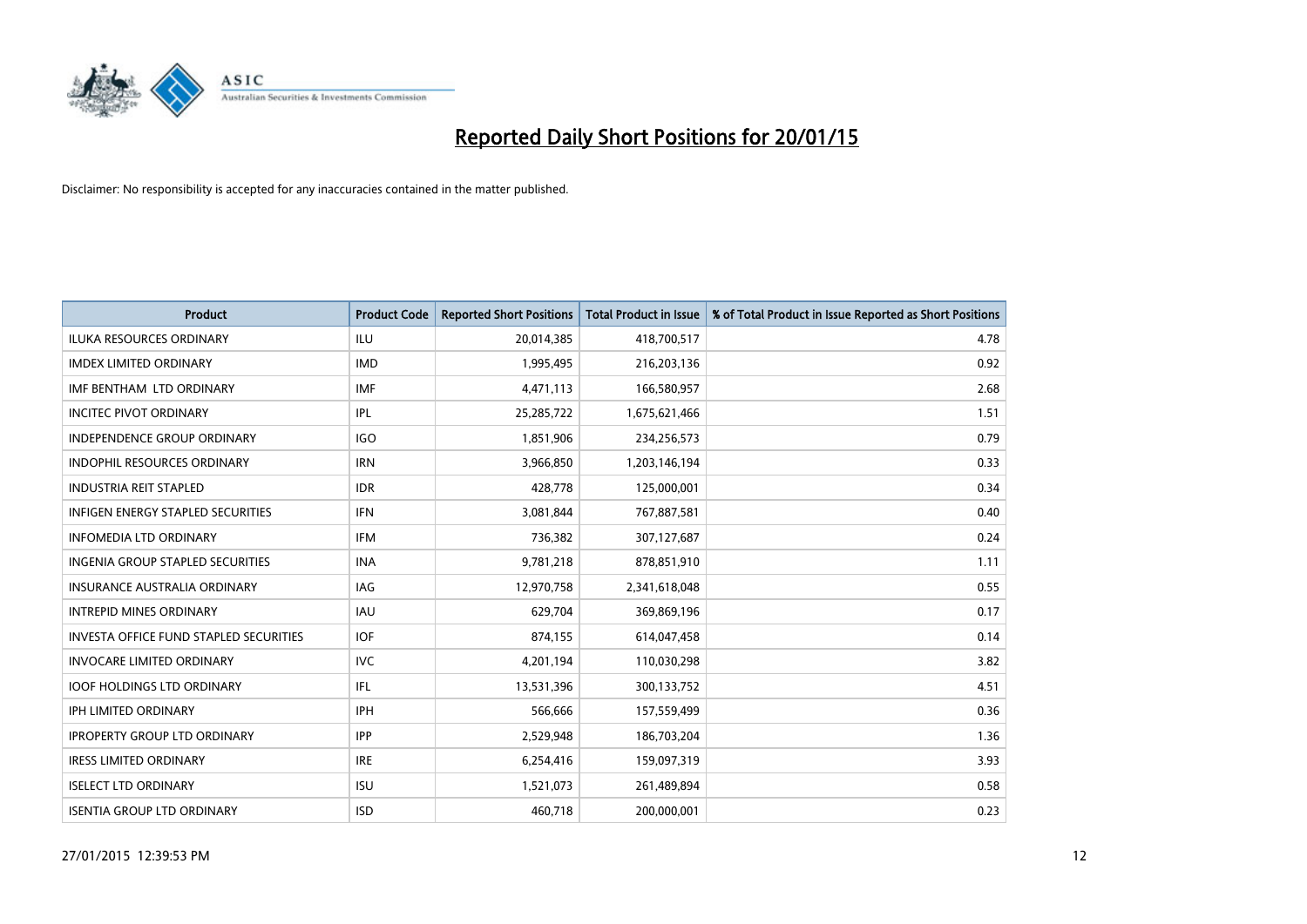

| <b>Product</b>                           | <b>Product Code</b> | <b>Reported Short Positions</b> | <b>Total Product in Issue</b> | % of Total Product in Issue Reported as Short Positions |
|------------------------------------------|---------------------|---------------------------------|-------------------------------|---------------------------------------------------------|
| <b>ISENTRIC LTD. ORDINARY</b>            | ICU                 | 74,064                          | 77,362,962                    | 0.10                                                    |
| JAMES HARDIE INDUST CHESS DEPOSITARY INT | <b>IHX</b>          | 9,592,186                       | 445,229,454                   | 2.15                                                    |
| <b>IAPARA HEALTHCARE LT ORDINARY</b>     | <b>IHC</b>          | 14,948,924                      | 263,046,592                   | 5.68                                                    |
| <b>JB HI-FI LIMITED ORDINARY</b>         | <b>JBH</b>          | 9,522,986                       | 98,950,309                    | 9.62                                                    |
| KAROON GAS AUSTRALIA ORDINARY            | <b>KAR</b>          | 21,273,989                      | 246,608,239                   | 8.63                                                    |
| KATHMANDU HOLD LTD ORDINARY              | <b>KMD</b>          | 5,843,662                       | 201,484,583                   | 2.90                                                    |
| <b>KBL MINING LIMITED ORDINARY</b>       | <b>KBL</b>          | 1,820                           | 396,535,629                   | 0.00                                                    |
| KINGSGATE CONSOLID. ORDINARY             | <b>KCN</b>          | 20,082,836                      | 223,584,937                   | 8.98                                                    |
| KINGSROSE MINING LTD ORDINARY            | <b>KRM</b>          | 414,490                         | 358,611,493                   | 0.12                                                    |
| <b>KOGI IRON LTD ORDINARY</b>            | <b>KFE</b>          | 214,562                         | 376,669,836                   | 0.06                                                    |
| LEIGHTON HOLDINGS ORDINARY               | LEI                 | 5,898,519                       | 338,503,563                   | 1.74                                                    |
| LEND LEASE GROUP UNIT/ORD STAPLED        | LLC                 | 1,563,379                       | 579,596,726                   | 0.27                                                    |
| LIFESTYLE COMMUNIT. ORDINARY             | LIC                 | 25,000                          | 101,220,131                   | 0.02                                                    |
| LIQUEFIED NATURAL ORDINARY               | LNG                 | 15,317,112                      | 462,643,201                   | 3.31                                                    |
| LOGICAMMS LIMITED ORDINARY               | <b>LCM</b>          | 16,920                          | 71,178,179                    | 0.02                                                    |
| LONESTAR RESO LTD ORDINARY               | LNR                 | 107,183                         | 752,187,211                   | 0.01                                                    |
| LYNAS CORPORATION ORDINARY               | <b>LYC</b>          | 78,512,315                      | 3,370,955,034                 | 2.33                                                    |
| <b>M2 GRP LTD ORDINARY</b>               | <b>MTU</b>          | 3,256,685                       | 181,905,060                   | 1.79                                                    |
| <b>MACA LIMITED ORDINARY</b>             | <b>MLD</b>          | 420,475                         | 232,676,373                   | 0.18                                                    |
| <b>MACMAHON HOLDINGS ORDINARY</b>        | <b>MAH</b>          | 808,478                         | 1,261,699,966                 | 0.06                                                    |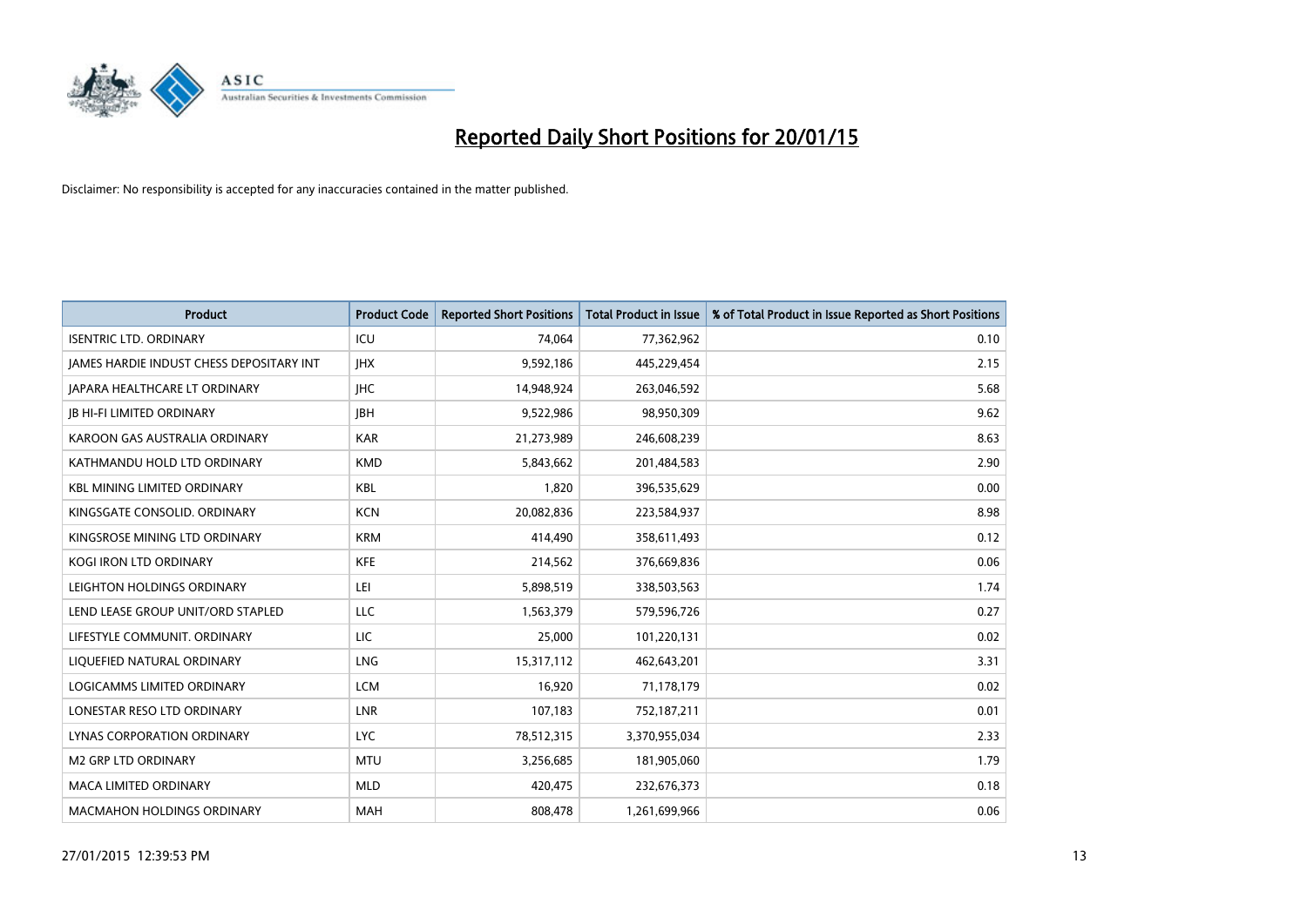

| <b>Product</b>                        | <b>Product Code</b> | <b>Reported Short Positions</b> | <b>Total Product in Issue</b> | % of Total Product in Issue Reported as Short Positions |
|---------------------------------------|---------------------|---------------------------------|-------------------------------|---------------------------------------------------------|
| MACO ATLAS ROADS GRP ORDINARY STAPLED | <b>MQA</b>          | 12,003,429                      | 511,538,852                   | 2.35                                                    |
| MACQUARIE GROUP LTD ORDINARY          | MQG                 | 344,313                         | 324,342,024                   | 0.11                                                    |
| MAGELLAN FIN GRP LTD ORDINARY         | <b>MFG</b>          | 1,651,983                       | 159,818,691                   | 1.03                                                    |
| <b>MANTRA GROUP LTD ORDINARY</b>      | <b>MTR</b>          | 4,378,925                       | 249,471,229                   | 1.76                                                    |
| <b>MATRIX C &amp; E LTD ORDINARY</b>  | <b>MCE</b>          | 2,557,100                       | 94,555,428                    | 2.70                                                    |
| MAVERICK DRILLING ORDINARY            | <b>MAD</b>          | 1,073,180                       | 544,821,602                   | 0.20                                                    |
| <b>MAXITRANS INDUSTRIES ORDINARY</b>  | <b>MXI</b>          | 33,349                          | 185,075,653                   | 0.02                                                    |
| MAYNE PHARMA LTD ORDINARY             | <b>MYX</b>          | 16,486,438                      | 591,881,071                   | 2.79                                                    |
| MCMILLAN SHAKESPEARE ORDINARY         | <b>MMS</b>          | 895,788                         | 77,525,801                    | 1.16                                                    |
| MCPHERSON'S LTD ORDINARY              | <b>MCP</b>          | 10,001                          | 96,684,407                    | 0.01                                                    |
| MEDIBANK PRIVATE LTD ORDINARY         | <b>MPL</b>          | 31,279,033                      | 2,754,003,240                 | 1.14                                                    |
| MEDUSA MINING LTD ORDINARY            | <b>MML</b>          | 10,761,540                      | 207,794,301                   | 5.18                                                    |
| MEO AUSTRALIA LTD ORDINARY            | <b>MEO</b>          | 411,000                         | 750,488,387                   | 0.05                                                    |
| MERIDIAN ENERGY INSTALMENT RECEIPTS   | <b>MEZCA</b>        | 200,000                         | 1,255,413,626                 | 0.02                                                    |
| MESOBLAST LIMITED ORDINARY            | <b>MSB</b>          | 21,688,870                      | 324,201,029                   | 6.69                                                    |
| METALS X LIMITED ORDINARY             | <b>MLX</b>          | 334,530                         | 416,010,939                   | 0.08                                                    |
| METCASH LIMITED ORDINARY              | <b>MTS</b>          | 108,809,771                     | 928,357,876                   | 11.72                                                   |
| METMINCO LIMITED ORDINARY             | <b>MNC</b>          | 32.000                          | 1,855,516,023                 | 0.00                                                    |
| MIGHTY RIVER POWER ORDINARY           | <b>MYT</b>          | 1,758,966                       | 1,400,012,517                 | 0.13                                                    |
| MINCOR RESOURCES NL ORDINARY          | <b>MCR</b>          | 21,211                          | 188,208,274                   | 0.01                                                    |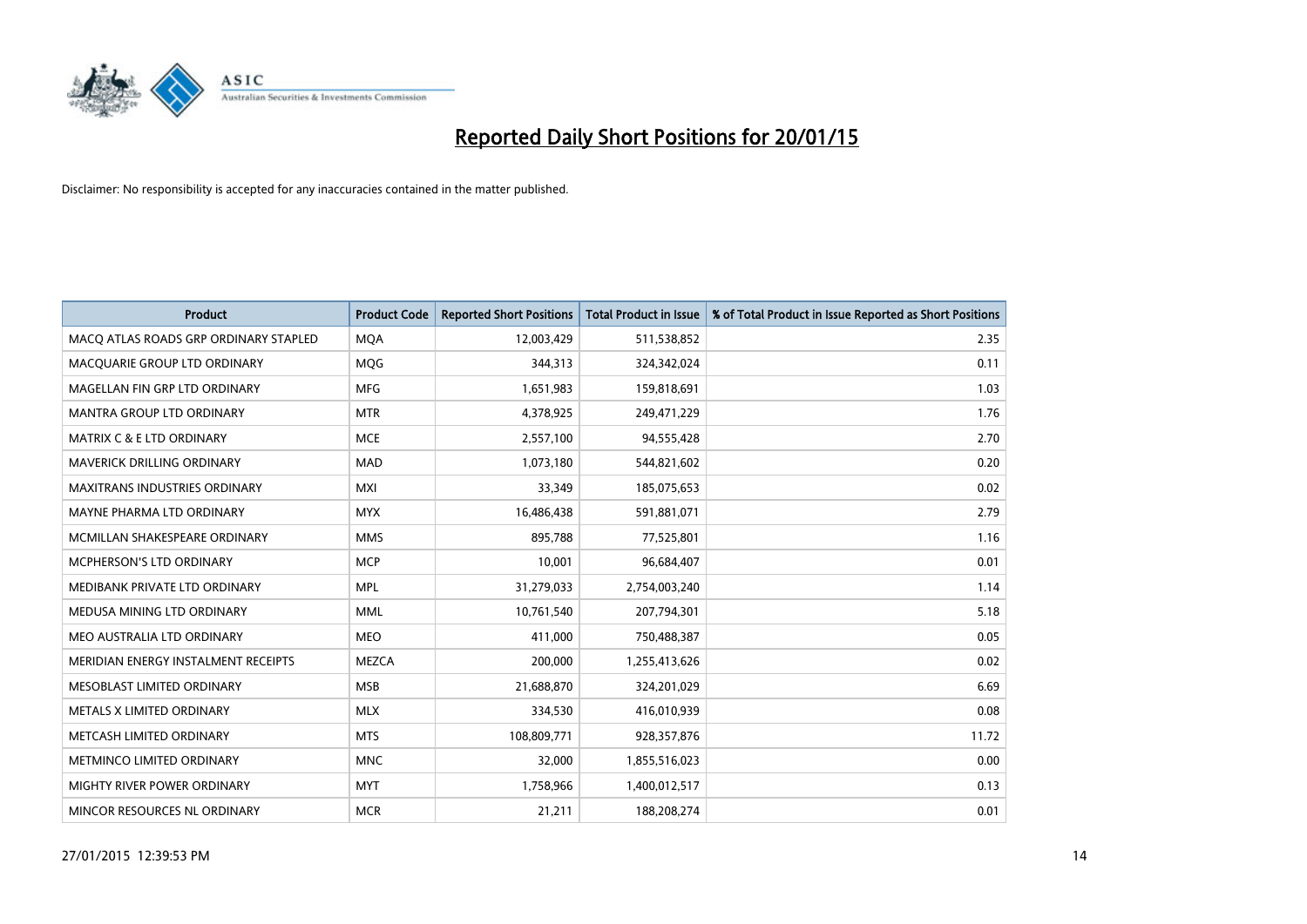

| <b>Product</b>                    | <b>Product Code</b> | <b>Reported Short Positions</b> | <b>Total Product in Issue</b> | % of Total Product in Issue Reported as Short Positions |
|-----------------------------------|---------------------|---------------------------------|-------------------------------|---------------------------------------------------------|
| MINERAL DEPOSITS ORDINARY         | <b>MDL</b>          | 894,216                         | 103,676,341                   | 0.86                                                    |
| MINERAL RESOURCES, ORDINARY       | <b>MIN</b>          | 16,029,763                      | 187,270,274                   | 8.56                                                    |
| MINT PAYMENTS LTD ORDINARY        | <b>MNW</b>          | 27,180                          | 470,635,552                   | 0.01                                                    |
| MIRABELA NICKEL LTD ORDINARY      | <b>MBN</b>          | 2,012,293                       | 929,710,216                   | 0.22                                                    |
| MIRVAC GROUP STAPLED SECURITIES   | <b>MGR</b>          | 11,287,596                      | 3,697,197,370                 | 0.31                                                    |
| <b>MMAOFFSHOR ORDINARY</b>        | <b>MRM</b>          | 24,564,959                      | 368,666,221                   | 6.66                                                    |
| <b>MOLOPO ENERGY LTD ORDINARY</b> | <b>MPO</b>          | 30,833                          | 248,705,730                   | 0.01                                                    |
| MONADELPHOUS GROUP ORDINARY       | <b>MND</b>          | 7,141,863                       | 92,998,380                    | 7.68                                                    |
| MONASH IVF GROUP LTD ORDINARY     | <b>MVF</b>          | 709,449                         | 231,081,089                   | 0.31                                                    |
| MORTGAGE CHOICE LTD ORDINARY      | <b>MOC</b>          | 35,284                          | 124,216,248                   | 0.03                                                    |
| <b>MOUNT GIBSON IRON ORDINARY</b> | <b>MGX</b>          | 73,769,268                      | 1,090,805,085                 | 6.76                                                    |
| MULTIPLEX SITES SITES             | <b>MXUPA</b>        | 2,133                           | 4,500,000                     | 0.05                                                    |
| MYER HOLDINGS LTD ORDINARY        | <b>MYR</b>          | 104,278,460                     | 585,689,551                   | 17.80                                                   |
| <b>MYSTATE LIMITED ORDINARY</b>   | <b>MYS</b>          | 4,245                           | 87,283,417                    | 0.00                                                    |
| NANOSONICS LIMITED ORDINARY       | <b>NAN</b>          | 2,512,770                       | 264,362,826                   | 0.95                                                    |
| NATIONAL AUST. BANK ORDINARY      | <b>NAB</b>          | 14,539,464                      | 2,419,353,823                 | 0.60                                                    |
| NATIONAL STORAGE STAPLED          | <b>NSR</b>          | 1,653,705                       | 295,631,660                   | 0.56                                                    |
| NAVITAS LIMITED ORDINARY          | <b>NVT</b>          | 3,678,982                       | 376,037,813                   | 0.98                                                    |
| NEARMAP LTD ORDINARY              | <b>NEA</b>          | 2,171,718                       | 348,196,101                   | 0.62                                                    |
| NEOMETALS LTD ORDINARY            | <b>NMT</b>          | 1,015                           | 499,453,895                   | 0.00                                                    |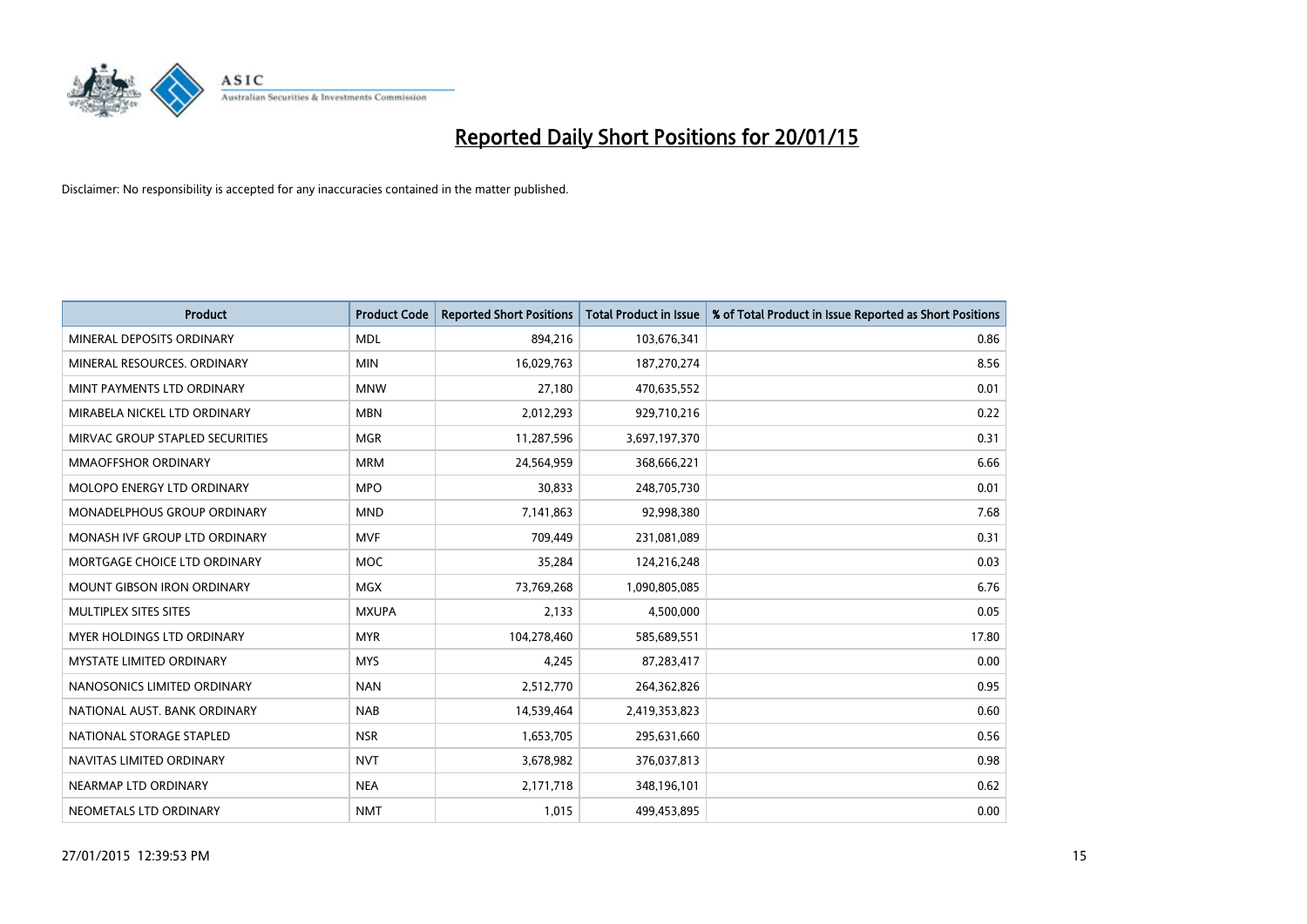

| <b>Product</b>                         | <b>Product Code</b> | <b>Reported Short Positions</b> | <b>Total Product in Issue</b> | % of Total Product in Issue Reported as Short Positions |
|----------------------------------------|---------------------|---------------------------------|-------------------------------|---------------------------------------------------------|
| NEON ENERGY LIMITED ORDINARY           | <b>NEN</b>          | 13,245                          | 553,037,848                   | 0.00                                                    |
| NEW HOPE CORPORATION ORDINARY          | <b>NHC</b>          | 1,284,333                       | 830,999,449                   | 0.15                                                    |
| NEWCREST MINING ORDINARY               | <b>NCM</b>          | 7,441,046                       | 766,510,971                   | 0.97                                                    |
| NEWS CORP A NON-VOTING CDI             | <b>NWSLV</b>        | 34,928                          | 2,617,304                     | 1.33                                                    |
| NEWS CORP B VOTING CDI                 | <b>NWS</b>          | 2,194,622                       | 38,302,911                    | 5.73                                                    |
| NEWSAT LIMITED ORDINARY                | <b>NWT</b>          | 6,454,440                       | 643,574,841                   | 1.00                                                    |
| NEXTDC LIMITED ORDINARY                | <b>NXT</b>          | 18,046,649                      | 193,154,486                   | 9.34                                                    |
| NEXUS ENERGY LIMITED ORDINARY          | <b>NXS</b>          | 58,176                          | 1,330,219,459                 | 0.00                                                    |
| NIB HOLDINGS LIMITED ORDINARY          | <b>NHF</b>          | 160,184                         | 439,004,182                   | 0.04                                                    |
| NINE ENTERTAINMENT ORDINARY            | <b>NEC</b>          | 19,200,232                      | 940,295,023                   | 2.04                                                    |
| NOBLE MINERAL RES ORDINARY             | <b>NMG</b>          | 2,365,726                       | 666,397,952                   | 0.36                                                    |
| NORTHERN IRON LTD ORDINARY             | <b>NFE</b>          | 11,392                          | 484,405,314                   | 0.00                                                    |
| NORTHERN STAR ORDINARY                 | <b>NST</b>          | 14,511,713                      | 592,256,718                   | 2.45                                                    |
| NOVION PROPERTY GRP STAPLED SECURITIES | <b>NVN</b>          | 21,957,217                      | 3,050,627,717                 | 0.72                                                    |
| NRW HOLDINGS LIMITED ORDINARY          | <b>NWH</b>          | 16,835,613                      | 278,888,011                   | 6.04                                                    |
| NUFARM LIMITED ORDINARY                | <b>NUF</b>          | 9,106,273                       | 264,948,132                   | 3.44                                                    |
| NUPLEX INDUSTRIES ORDINARY             | <b>NPX</b>          | 1,000                           | 198,125,827                   | 0.00                                                    |
| OCEANAGOLD CORP. CHESS DEPOSITARY INT  | OGC                 | 582,842                         | 301,520,186                   | 0.19                                                    |
| OIL SEARCH LTD ORDINARY                | OSH                 | 22,669,147                      | 1,522,692,587                 | 1.49                                                    |
| OM HOLDINGS LIMITED ORDINARY           | OMH                 | 58,082                          | 733,423,337                   | 0.01                                                    |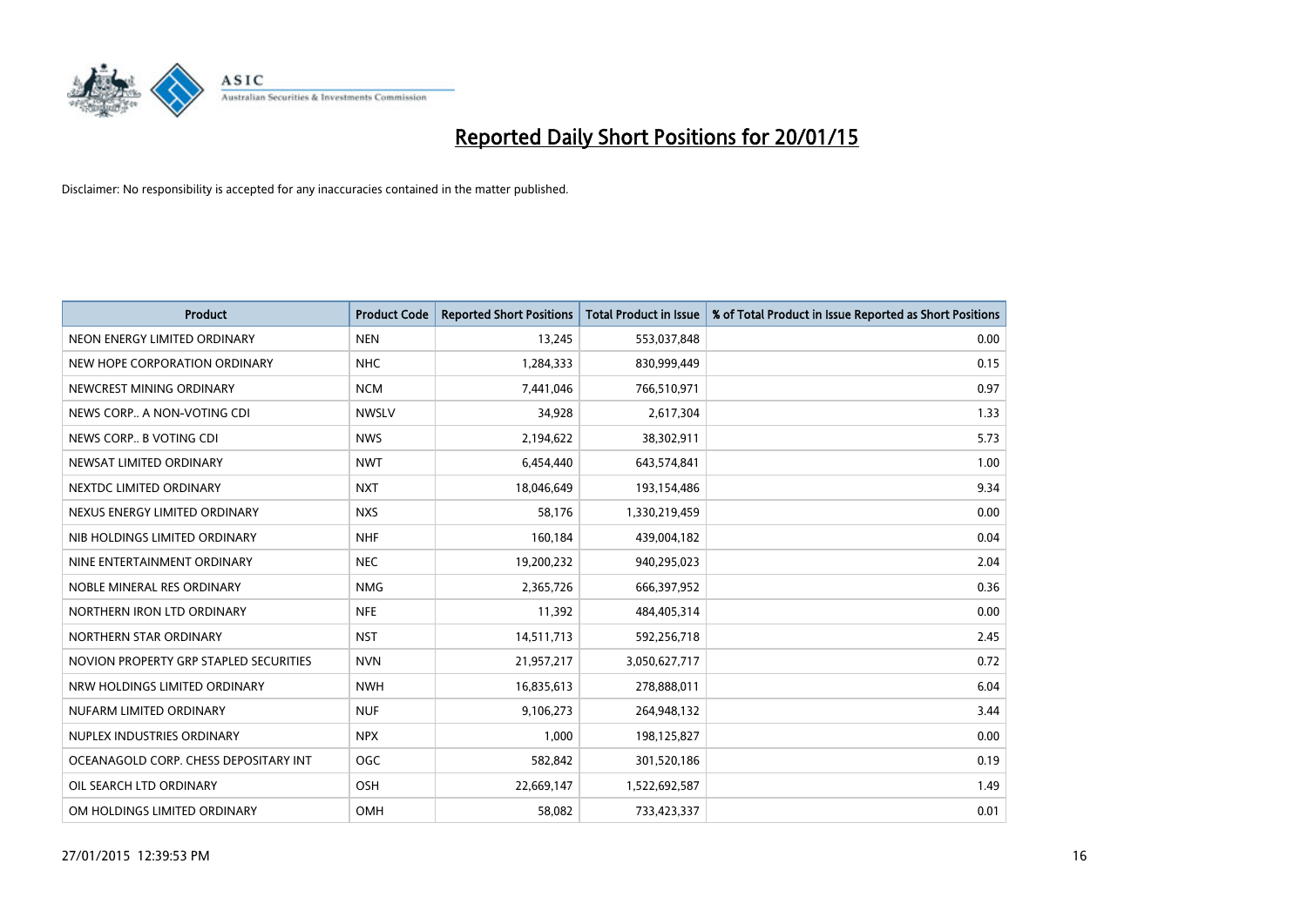

| <b>Product</b>                    | <b>Product Code</b> | <b>Reported Short Positions</b> | <b>Total Product in Issue</b> | % of Total Product in Issue Reported as Short Positions |
|-----------------------------------|---------------------|---------------------------------|-------------------------------|---------------------------------------------------------|
| OOH!MEDIA LIMITED ORDINARY        | OML                 | 617,955                         | 149,882,534                   | 0.41                                                    |
| ORICA LIMITED ORDINARY            | ORI                 | 24,280,829                      | 372,743,291                   | 6.51                                                    |
| ORIGIN ENERGY ORDINARY            | <b>ORG</b>          | 11,485,104                      | 1,106,310,149                 | 1.04                                                    |
| OROCOBRE LIMITED ORDINARY         | <b>ORE</b>          | 3,099,242                       | 132,041,911                   | 2.35                                                    |
| ORORA LIMITED ORDINARY            | <b>ORA</b>          | 2,386,881                       | 1,206,684,923                 | 0.20                                                    |
| OROTONGROUP LIMITED ORDINARY      | ORL                 | 85,737                          | 40,880,902                    | 0.21                                                    |
| OZ MINERALS ORDINARY              | OZL                 | 5,608,462                       | 303,470,022                   | 1.85                                                    |
| <b>OZFOREX GROUP LTD ORDINARY</b> | <b>OFX</b>          | 8,387,601                       | 240,000,000                   | 3.49                                                    |
| PACIFIC BRANDS ORDINARY           | <b>PBG</b>          | 85,619,672                      | 917,226,291                   | 9.33                                                    |
| PACT GROUP HLDGS LTD ORDINARY     | <b>PGH</b>          | 1,892,908                       | 294,145,019                   | 0.64                                                    |
| PALADIN ENERGY LTD ORDINARY       | <b>PDN</b>          | 73,515,034                      | 1,666,927,668                 | 4.41                                                    |
| PANAUST LIMITED ORDINARY          | <b>PNA</b>          | 2,947,401                       | 637,071,326                   | 0.46                                                    |
| PANORAMIC RESOURCES ORDINARY      | PAN                 | 1,127,545                       | 322,275,824                   | 0.35                                                    |
| PANTERRA GOLD LTD ORDINARY        | PGI                 | $\mathbf{1}$                    | 847,615,609                   | 0.00                                                    |
| PAPERLINX LIMITED ORDINARY        | <b>PPX</b>          | 57,743                          | 665,181,261                   | 0.01                                                    |
| PATTIES FOODS LTD ORDINARY        | <b>PFL</b>          | 9,001                           | 139,234,153                   | 0.01                                                    |
| PEET LIMITED ORDINARY             | <b>PPC</b>          | 39,309                          | 484,853,684                   | 0.01                                                    |
| PERPETUAL LIMITED ORDINARY        | <b>PPT</b>          | 1,240,718                       | 46,574,426                    | 2.66                                                    |
| PERSEUS MINING LTD ORDINARY       | PRU                 | 19,435,668                      | 526,656,401                   | 3.69                                                    |
| PHARMAXIS LTD ORDINARY            | <b>PXS</b>          | 8,777                           | 310,621,349                   | 0.00                                                    |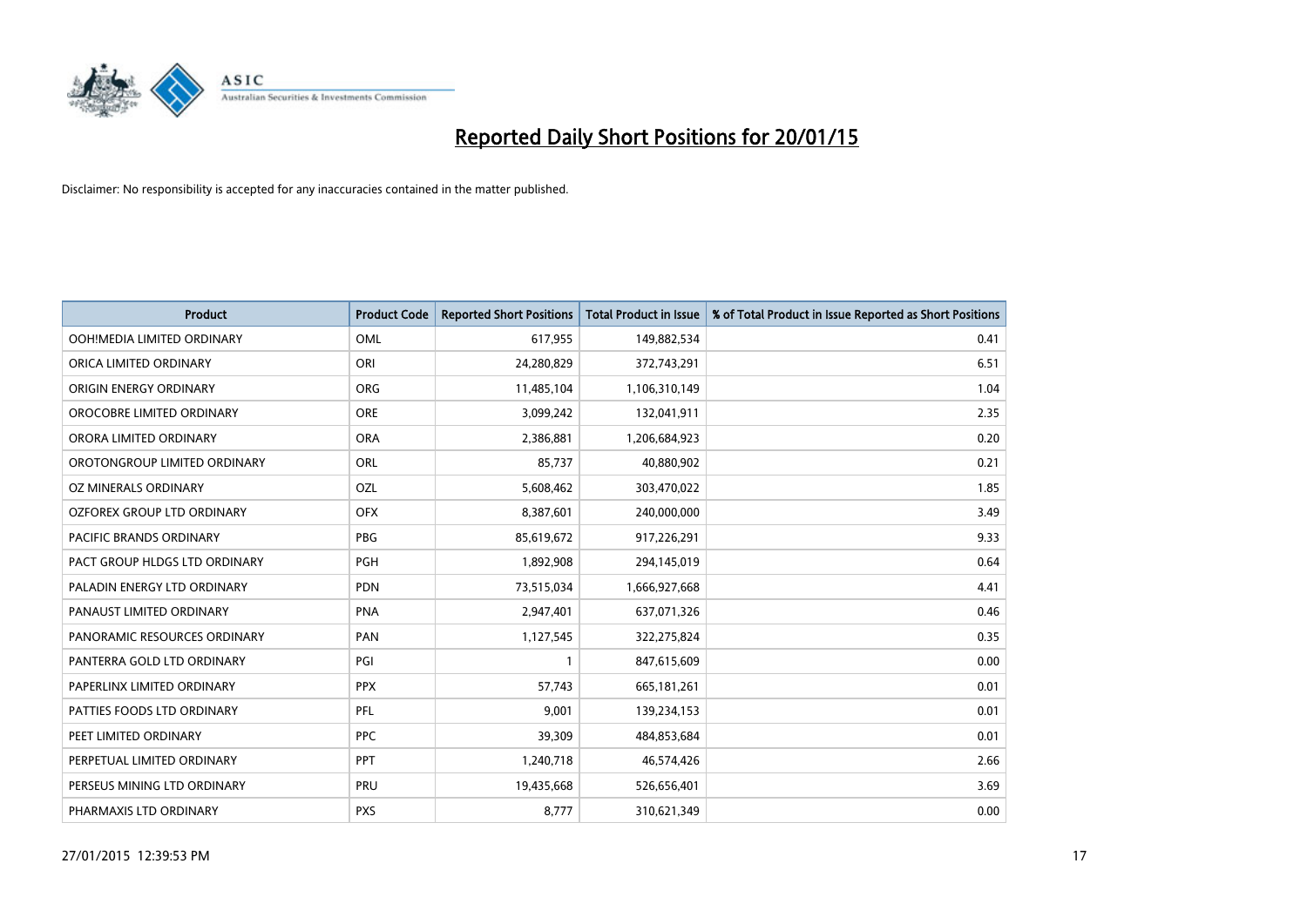

| <b>Product</b>                    | <b>Product Code</b> | <b>Reported Short Positions</b> | <b>Total Product in Issue</b> | % of Total Product in Issue Reported as Short Positions |
|-----------------------------------|---------------------|---------------------------------|-------------------------------|---------------------------------------------------------|
| PHOSPHAGENICS LTD. ORDINARY       | POH                 | 43,750                          | 1,261,965,957                 | 0.00                                                    |
| PLATINUM ASSET ORDINARY           | <b>PTM</b>          | 1,893,999                       | 581,895,380                   | 0.33                                                    |
| PLATINUM AUSTRALIA ORDINARY       | <b>PLA</b>          | 836,127                         | 504,968,043                   | 0.17                                                    |
| PLATINUM CAPITAL LTD ORDINARY     | <b>PMC</b>          | 1,742                           | 232,190,254                   | 0.00                                                    |
| PM CAPITAL FUND ORDINARY          | <b>PGF</b>          | 33,231                          | 174,693,926                   | 0.02                                                    |
| PMP LIMITED ORDINARY              | <b>PMP</b>          | 27,581                          | 323,781,124                   | 0.01                                                    |
| POSEIDON NICK LTD ORDINARY        | <b>POS</b>          | 1,903,830                       | 683,588,322                   | 0.28                                                    |
| PRANA BIOTECHNOLOGY ORDINARY      | <b>PBT</b>          | 2,507,332                       | 488,936,960                   | 0.51                                                    |
| PREMIER INVESTMENTS ORDINARY      | <b>PMV</b>          | 1,001,786                       | 155,900,075                   | 0.64                                                    |
| PRIMARY HEALTH CARE ORDINARY      | <b>PRY</b>          | 35,220,960                      | 512,130,550                   | 6.88                                                    |
| PRIME MEDIA GRP LTD ORDINARY      | <b>PRT</b>          | 987,899                         | 366,330,303                   | 0.27                                                    |
| PROGRAMMED ORDINARY               | <b>PRG</b>          | 249,141                         | 118,651,911                   | 0.21                                                    |
| PROMESA LIMITED ORDINARY          | <b>PRA</b>          | 1,848,713                       | 384,412,465                   | 0.48                                                    |
| PURA VIDA ENERGY NL ORDINARY      | <b>PVD</b>          | 232,517                         | 131,730,698                   | 0.18                                                    |
| <b>QANTAS AIRWAYS ORDINARY</b>    | QAN                 | 2,090,154                       | 2,196,330,250                 | 0.10                                                    |
| OBE INSURANCE GROUP ORDINARY      | QBE                 | 17,215,757                      | 1,364,945,301                 | 1.26                                                    |
| ORXPHARMA LTD ORDINARY            | QRX                 | 50,000                          | 164,190,969                   | 0.03                                                    |
| <b>OUBE HOLDINGS LTD ORDINARY</b> | <b>QUB</b>          | 2,892,648                       | 1,054,428,076                 | 0.27                                                    |
| RAMSAY HEALTH CARE ORDINARY       | <b>RHC</b>          | 516,428                         | 202,081,252                   | 0.26                                                    |
| RCG CORPORATION LTD ORDINARY      | <b>RCG</b>          | 318,137                         | 268,358,625                   | 0.12                                                    |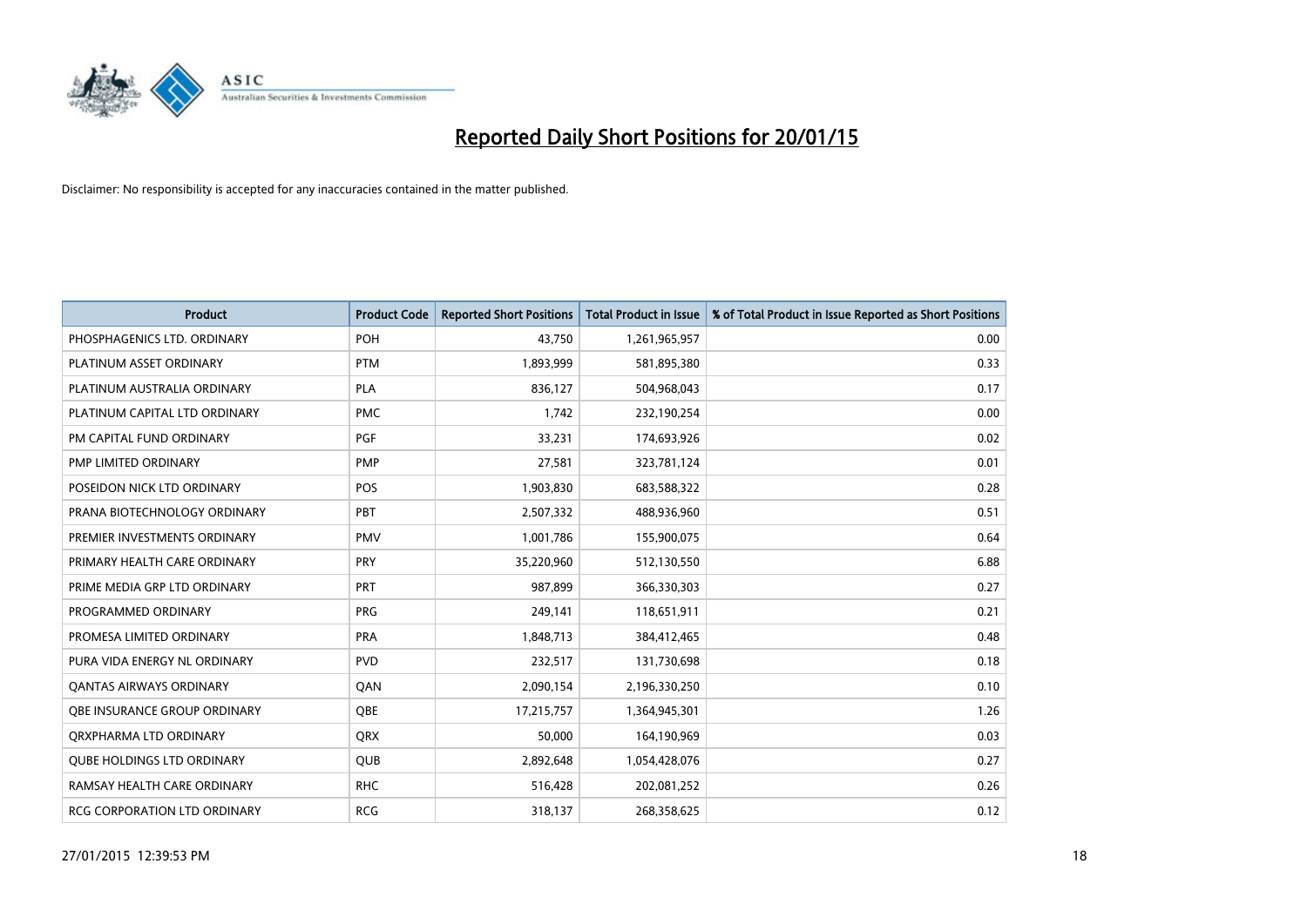

| <b>Product</b>                      | <b>Product Code</b> | <b>Reported Short Positions</b> | <b>Total Product in Issue</b> | % of Total Product in Issue Reported as Short Positions |
|-------------------------------------|---------------------|---------------------------------|-------------------------------|---------------------------------------------------------|
| <b>RCR TOMLINSON ORDINARY</b>       | <b>RCR</b>          | 915,403                         | 139,000,806                   | 0.66                                                    |
| <b>REA GROUP ORDINARY</b>           | <b>REA</b>          | 2,299,973                       | 131,714,699                   | 1.75                                                    |
| <b>RECALL HOLDINGS LTD ORDINARY</b> | <b>REC</b>          | 642,692                         | 313,674,711                   | 0.20                                                    |
| RECKON LIMITED ORDINARY             | <b>RKN</b>          | 1,464,327                       | 112,084,762                   | 1.31                                                    |
| <b>RED 5 LIMITED ORDINARY</b>       | <b>RED</b>          | 174,740                         | 759,451,008                   | 0.02                                                    |
| <b>RED FORK ENERGY ORDINARY</b>     | <b>RFE</b>          | 112,160                         | 501,051,719                   | 0.02                                                    |
| REDBANK ENERGY LTD ORDINARY         | AEJ                 | 13                              | 786,287                       | 0.00                                                    |
| REGIONAL EXPRESS ORDINARY           | <b>REX</b>          | 41,673                          | 110,154,375                   | 0.04                                                    |
| REGIS HEALTHCARE LTD ORDINARY       | <b>REG</b>          | 821,864                         | 300,345,797                   | 0.27                                                    |
| <b>REGIS RESOURCES ORDINARY</b>     | <b>RRL</b>          | 42,703,714                      | 499,781,595                   | 8.54                                                    |
| RESMED INC CDI 10:1                 | <b>RMD</b>          | 20,163,726                      | 1,397,522,030                 | 1.44                                                    |
| RESOLUTE MINING ORDINARY            | <b>RSG</b>          | 3,959,936                       | 641,189,223                   | 0.62                                                    |
| <b>RESOURCE GENERATION ORDINARY</b> | <b>RES</b>          | 1,220                           | 581,380,338                   | 0.00                                                    |
| <b>RETAIL FOOD GROUP ORDINARY</b>   | <b>RFG</b>          | 4,654,186                       | 159,386,728                   | 2.92                                                    |
| REX MINERALS LIMITED ORDINARY       | <b>RXM</b>          | 831,602                         | 220,519,784                   | 0.38                                                    |
| RIO TINTO LIMITED ORDINARY          | <b>RIO</b>          | 4,606,048                       | 435,758,720                   | 1.06                                                    |
| ROC OIL COMPANY ORDINARY            | <b>ROC</b>          | 338,957                         | 687,618,400                   | 0.05                                                    |
| ROX RESOURCES ORDINARY              | <b>RXL</b>          | 5,523,255                       | 849,673,095                   | 0.65                                                    |
| ROYAL WOLF HOLDINGS ORDINARY        | <b>RWH</b>          | 191,790                         | 100,387,052                   | 0.19                                                    |
| SAI GLOBAL LIMITED ORDINARY         | SAI                 | 787,870                         | 211,761,727                   | 0.37                                                    |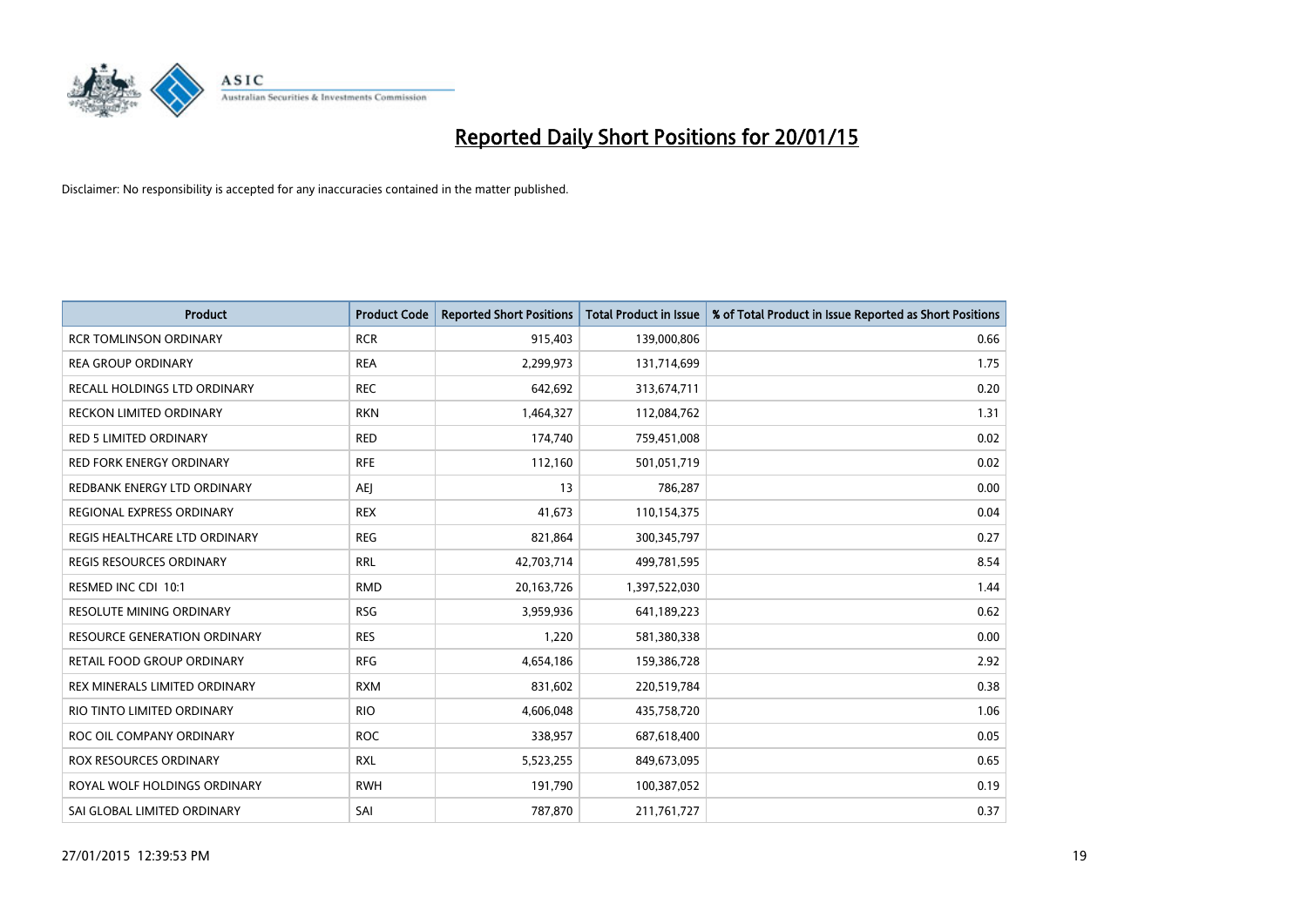

| <b>Product</b>                        | <b>Product Code</b> | <b>Reported Short Positions</b> | <b>Total Product in Issue</b> | % of Total Product in Issue Reported as Short Positions |
|---------------------------------------|---------------------|---------------------------------|-------------------------------|---------------------------------------------------------|
| SALMAT LIMITED ORDINARY               | <b>SLM</b>          | 102,031                         | 159,812,799                   | 0.06                                                    |
| SAMSON OIL & GAS LTD ORDINARY         | <b>SSN</b>          | 1,700                           | 2,837,782,022                 | 0.00                                                    |
| SANDFIRE RESOURCES ORDINARY           | <b>SFR</b>          | 3,295,925                       | 155,950,968                   | 2.11                                                    |
| SANTOS LTD ORDINARY                   | <b>STO</b>          | 14,855,826                      | 982,307,086                   | 1.51                                                    |
| SARACEN MINERAL ORDINARY              | SAR                 | 3,622,460                       | 792,784,738                   | 0.46                                                    |
| SCA PROPERTY GROUP STAPLED SECURITIES | SCP                 | 23,137,045                      | 648,628,320                   | 3.57                                                    |
| <b>SCENTRE GRP STAPLED</b>            | <b>SCG</b>          | 17,359,536                      | 5,324,296,678                 | 0.33                                                    |
| SEDGMAN LIMITED ORDINARY              | <b>SDM</b>          | 1,128,550                       | 227,059,277                   | 0.50                                                    |
| SEEK LIMITED ORDINARY                 | <b>SEK</b>          | 9,127,264                       | 342,622,917                   | 2.66                                                    |
| SELECT HARVESTS ORDINARY              | SHV                 | 1,144,613                       | 70,940,874                    | 1.61                                                    |
| SENEX ENERGY LIMITED ORDINARY         | SXY                 | 95,679,483                      | 1,149,657,377                 | 8.32                                                    |
| SERVICE STREAM ORDINARY               | <b>SSM</b>          | 30                              | 386,389,873                   | 0.00                                                    |
| SEVEN GROUP HOLDINGS ORDINARY         | <b>SVW</b>          | 9,394,560                       | 296,260,281                   | 3.17                                                    |
| SEVEN WEST MEDIA LTD ORDINARY         | <b>SWM</b>          | 10,416,604                      | 999,160,872                   | 1.04                                                    |
| SEYMOUR WHYTE LTD ORDINARY            | SWL                 | 56,089                          | 87,647,595                    | 0.06                                                    |
| SG FLEET GROUP LTD ORDINARY           | SGF                 | 513,716                         | 242,691,826                   | 0.21                                                    |
| SHINE CORPORATE ORDINARY              | SHJ                 | 59,351                          | 172,400,081                   | 0.03                                                    |
| SIGMA PHARMACEUTICAL ORDINARY         | <b>SIP</b>          | 21,695,831                      | 1,108,086,575                 | 1.96                                                    |
| SILEX SYSTEMS ORDINARY                | <b>SLX</b>          | 7,107,063                       | 170,467,339                   | 4.17                                                    |
| SILVER CHEF LIMITED ORDINARY          | SIV                 | 9,534                           | 29,640,865                    | 0.03                                                    |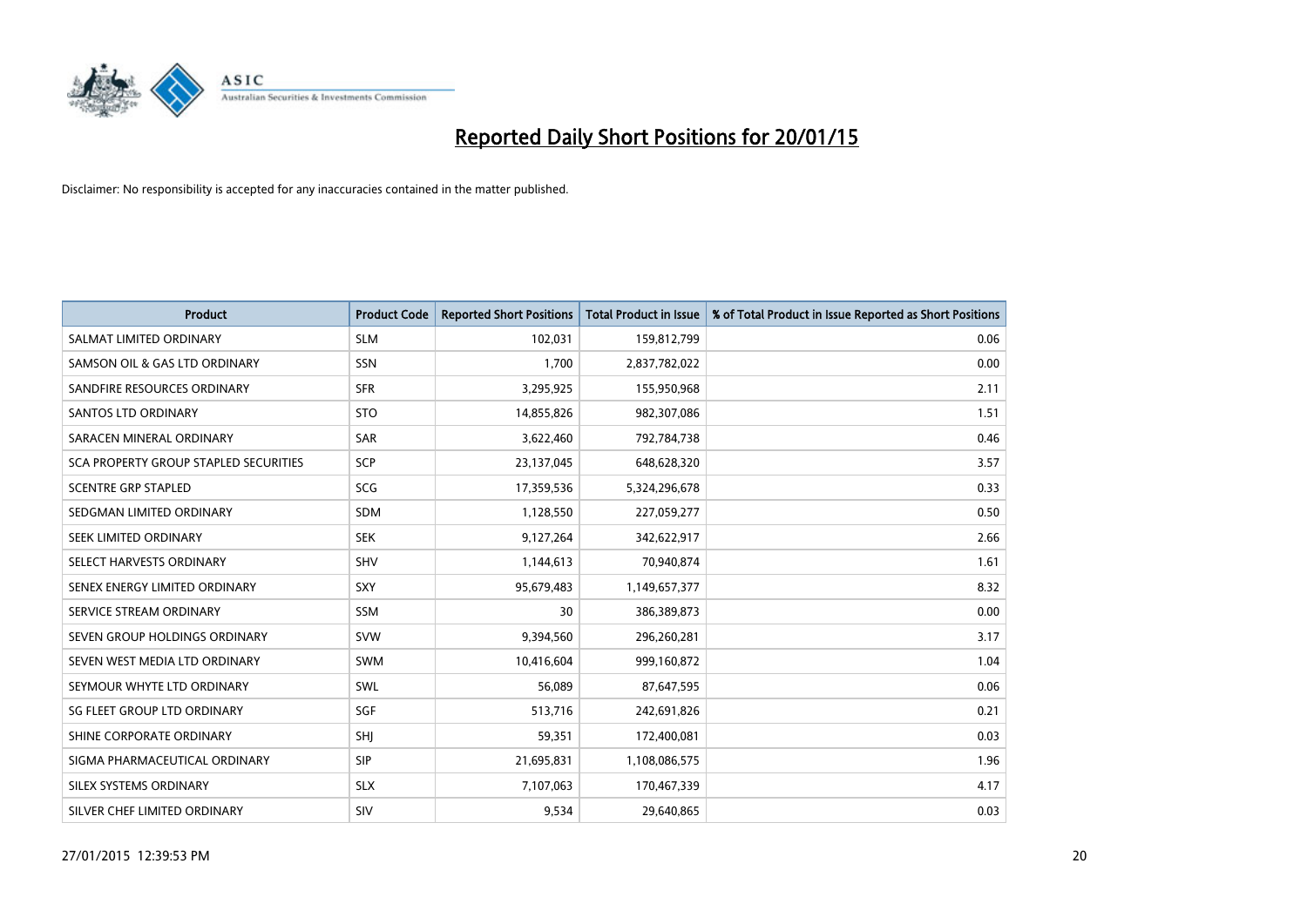

| <b>Product</b>                           | <b>Product Code</b> | <b>Reported Short Positions</b> | <b>Total Product in Issue</b> | % of Total Product in Issue Reported as Short Positions |
|------------------------------------------|---------------------|---------------------------------|-------------------------------|---------------------------------------------------------|
| SILVER LAKE RESOURCE ORDINARY            | <b>SLR</b>          | 19,901,140                      | 503,233,971                   | 3.95                                                    |
| SIMONDS GRP LTD ORDINARY                 | <b>SIO</b>          | 656,557                         | 151,412,268                   | 0.43                                                    |
| SIMS METAL MGMT LTD ORDINARY             | SGM                 | 17,010,761                      | 204,691,883                   | 8.31                                                    |
| SINGAPORE TELECOMM. CHESS DEPOSITARY INT | SGT                 | 2,466,255                       | 123,654,879                   | 1.99                                                    |
| SINO GAS ENERGY ORDINARY                 | <b>SEH</b>          | 11,664,846                      | 1,544,247,358                 | 0.76                                                    |
| SIRIUS RESOURCES NL ORDINARY             | <b>SIR</b>          | 16,621,504                      | 341,438,269                   | 4.87                                                    |
| SIRTEX MEDICAL ORDINARY                  | <b>SRX</b>          | 183,864                         | 56,530,231                    | 0.33                                                    |
| SKILLED GROUP LTD ORDINARY               | <b>SKE</b>          | 4,239,865                       | 235,753,791                   | 1.80                                                    |
| <b>SKY NETWORK ORDINARY</b>              | <b>SKT</b>          | 11,381,543                      | 389,139,785                   | 2.92                                                    |
| SKYCITY ENT GRP LTD ORDINARY             | <b>SKC</b>          | 8,970,720                       | 587,472,741                   | 1.53                                                    |
| <b>SLATER &amp; GORDON ORDINARY</b>      | SGH                 | 5,483,401                       | 208,695,621                   | 2.63                                                    |
| SMS MANAGEMENT, ORDINARY                 | <b>SMX</b>          | 1,585,795                       | 69,318,017                    | 2.29                                                    |
| SONIC HEALTHCARE ORDINARY                | SHL                 | 2,845,521                       | 401,401,556                   | 0.71                                                    |
| SOUL PATTINSON (W.H) ORDINARY            | SOL                 | 18,350                          | 239,395,320                   | 0.01                                                    |
| SPARK INFRASTRUCTURE STAPLED US PROHIBT. | SKI                 | 26,287,717                      | 1,466,360,128                 | 1.79                                                    |
| SPARK NEW ZEALAND ORDINARY               | <b>SPK</b>          | 9,811,920                       | 1,834,775,347                 | 0.53                                                    |
| SPDR 200 FUND ETF UNITS                  | <b>STW</b>          | 23,478                          | 48,246,865                    | 0.05                                                    |
| SPECIALTY FASHION ORDINARY               | <b>SFH</b>          | 53,850                          | 192,236,121                   | 0.03                                                    |
| SPOTLESS GRP HLD LTD ORDINARY            | <b>SPO</b>          | 33,305,737                      | 1,098,290,178                 | 3.03                                                    |
| ST BARBARA LIMITED ORDINARY              | <b>SBM</b>          | 6,834,039                       | 495,102,525                   | 1.38                                                    |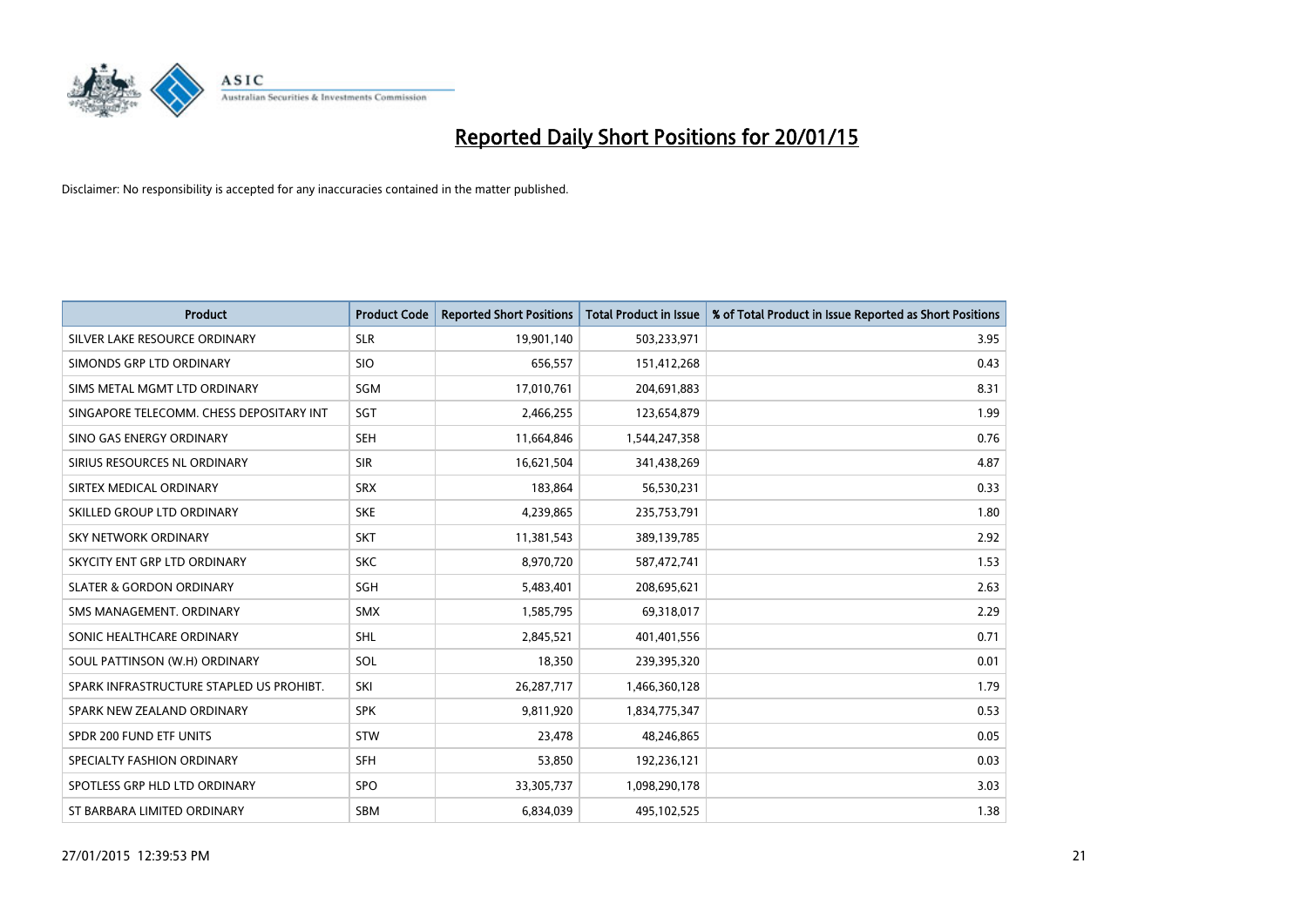

| <b>Product</b>                     | <b>Product Code</b> | <b>Reported Short Positions</b> | <b>Total Product in Issue</b> | % of Total Product in Issue Reported as Short Positions |
|------------------------------------|---------------------|---------------------------------|-------------------------------|---------------------------------------------------------|
| STARPHARMA HOLDINGS ORDINARY       | SPL                 | 9,364,761                       | 319,080,325                   | 2.93                                                    |
| STEADFAST GROUP LTD ORDINARY       | <b>SDF</b>          | 18,519,559                      | 503,352,992                   | 3.68                                                    |
| STHN CROSS MEDIA ORDINARY          | <b>SXL</b>          | 38,616,551                      | 732,319,622                   | 5.27                                                    |
| STOCKLAND UNITS/ORD STAPLED        | SGP                 | 5,668,174                       | 2,348,746,744                 | 0.24                                                    |
| STRAITS RES LTD. ORDINARY          | SRO                 | 20,212                          | 1,217,730,293                 | 0.00                                                    |
| <b>STW COMMUNICATIONS ORDINARY</b> | SGN                 | 7,606,749                       | 409,699,000                   | 1.86                                                    |
| SUNCORP GROUP LTD ORDINARY         | <b>SUN</b>          | 6,564,096                       | 1,286,600,980                 | 0.51                                                    |
| SUNDANCE ENERGY ORDINARY           | <b>SEA</b>          | 6,176,779                       | 549,295,839                   | 1.12                                                    |
| SUNDANCE RESOURCES ORDINARY        | SDL                 | 79,090,096                      | 3,089,651,736                 | 2.56                                                    |
| SUNLAND GROUP LTD ORDINARY         | <b>SDG</b>          | 126,373                         | 181,710,087                   | 0.07                                                    |
| SUPER RET REP LTD ORDINARY         | SUL                 | 23,903,211                      | 197,030,571                   | 12.13                                                   |
| SWICK MINING ORDINARY              | <b>SWK</b>          | 50,000                          | 217,643,703                   | 0.02                                                    |
| SYD AIRPORT STAPLED US PROHIBIT.   | <b>SYD</b>          | 34,657,738                      | 2,216,216,041                 | 1.56                                                    |
| SYRAH RESOURCES ORDINARY           | <b>SYR</b>          | 5,831,516                       | 164,135,076                   | 3.55                                                    |
| TABCORP HOLDINGS LTD ORDINARY      | <b>TAH</b>          | 15,408,705                      | 765,652,364                   | 2.01                                                    |
| TAP OIL LIMITED ORDINARY           | <b>TAP</b>          | 110,125                         | 243,186,639                   | 0.05                                                    |
| TASSAL GROUP LIMITED ORDINARY      | <b>TGR</b>          | 292,989                         | 146,897,115                   | 0.20                                                    |
| TATTS GROUP LTD ORDINARY           | <b>TTS</b>          | 27,879,652                      | 1,445,759,948                 | 1.93                                                    |
| <b>TECHNOLOGY ONE ORDINARY</b>     | <b>TNE</b>          | 3,338,592                       | 309,104,455                   | 1.08                                                    |
| TELSTRA CORPORATION. ORDINARY      | <b>TLS</b>          | 81,961,827                      | 12,225,655,836                | 0.67                                                    |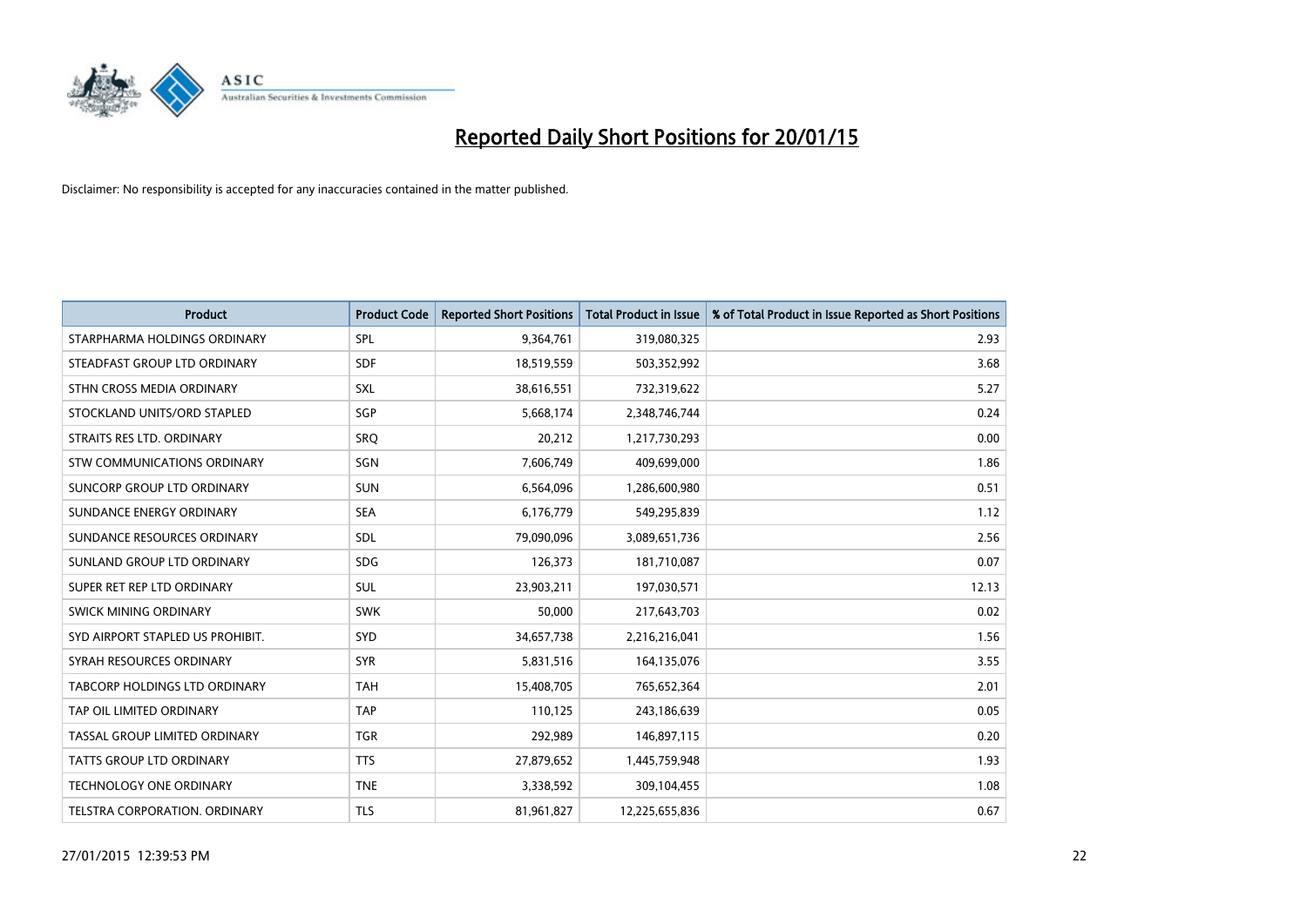

| <b>Product</b>                       | <b>Product Code</b> | <b>Reported Short Positions</b> | <b>Total Product in Issue</b> | % of Total Product in Issue Reported as Short Positions |
|--------------------------------------|---------------------|---------------------------------|-------------------------------|---------------------------------------------------------|
| TEN NETWORK HOLDINGS ORDINARY        | <b>TEN</b>          | 138,776,428                     | 2,630,984,596                 | 5.27                                                    |
| TERANGA GOLD CORP CDI 1:1            | <b>TGZ</b>          | 1,374                           | 71,243,714                    | 0.00                                                    |
| TFS CORPORATION LTD ORDINARY         | <b>TFC</b>          | 10,655,869                      | 326,983,445                   | 3.26                                                    |
| THE PAS GROUP LTD ORDINARY           | <b>PGR</b>          | 12,004                          | 136,690,860                   | 0.01                                                    |
| THE REJECT SHOP ORDINARY             | <b>TRS</b>          | 2,419,011                       | 28,844,648                    | 8.39                                                    |
| THINK CHILDCARE EDU ORDINARY         | <b>TNK</b>          | 500,000                         | 39,600,000                    | 1.26                                                    |
| THORN GROUP LIMITED ORDINARY         | <b>TGA</b>          | 16,553                          | 150,634,985                   | 0.01                                                    |
| TIGER RESOURCES ORDINARY             | <b>TGS</b>          | 6,024,528                       | 1,143,541,406                 | 0.53                                                    |
| TOLL HOLDINGS LTD ORDINARY           | <b>TOL</b>          | 27,982,200                      | 717,437,878                   | 3.90                                                    |
| TORO ENERGY LIMITED ORDINARY         | <b>TOE</b>          | 20,488                          | 1,903,769,581                 | 0.00                                                    |
| TOWER LIMITED ORDINARY               | <b>TWR</b>          | 1,000                           | 178,145,130                   | 0.00                                                    |
| TOX FREE SOLUTIONS ORDINARY          | <b>TOX</b>          | 2,345,253                       | 133,752,359                   | 1.75                                                    |
| TPG TELECOM LIMITED ORDINARY         | <b>TPM</b>          | 14,655,898                      | 793,808,141                   | 1.85                                                    |
| <b>TRADE ME GROUP ORDINARY</b>       | <b>TME</b>          | 5,765,368                       | 396,830,595                   | 1.45                                                    |
| TRANSFIELD SERVICES ORDINARY         | <b>TSE</b>          | 6,793,695                       | 512,457,716                   | 1.33                                                    |
| TRANSPACIFIC INDUST, ORDINARY        | <b>TPI</b>          | 84,233,834                      | 1,579,699,505                 | 5.33                                                    |
| TRANSURBAN GROUP TRIPLE STAPLED SEC. | TCL                 | 13,835,358                      | 1,906,390,878                 | 0.73                                                    |
| <b>TREASURY GROUP ORDINARY</b>       | <b>TRG</b>          | 64,278                          | 26,624,328                    | 0.24                                                    |
| TREASURY WINE ESTATE ORDINARY        | <b>TWE</b>          | 15,275,423                      | 651,261,403                   | 2.35                                                    |
| TROY RESOURCES LTD ORDINARY          | <b>TRY</b>          | 4,279,954                       | 195,265,161                   | 2.19                                                    |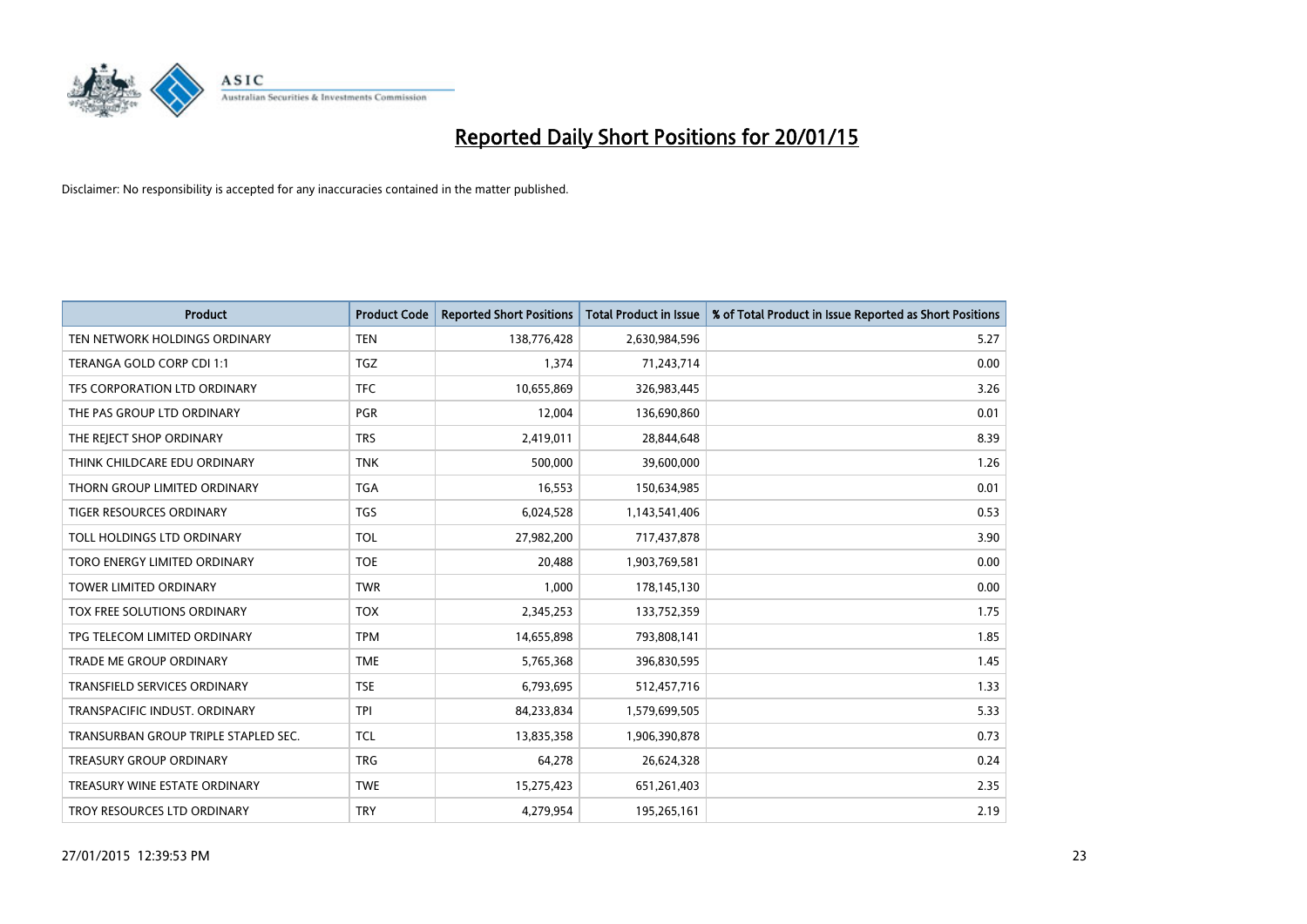

| <b>Product</b>                       | <b>Product Code</b> | <b>Reported Short Positions</b> | <b>Total Product in Issue</b> | % of Total Product in Issue Reported as Short Positions |
|--------------------------------------|---------------------|---------------------------------|-------------------------------|---------------------------------------------------------|
| <b>UGL LIMITED ORDINARY</b>          | UGL                 | 21,906,508                      | 166,511,240                   | 13.16                                                   |
| UNILIFE CORPORATION CDI 6:1          | <b>UNS</b>          | 175,900                         | 275,307,258                   | 0.06                                                    |
| UNITY MINING LTD ORDINARY            | <b>UML</b>          | 319,871                         | 1,140,312,866                 | 0.03                                                    |
| UXC LIMITED ORDINARY                 | <b>UXC</b>          | 1,799,200                       | 331,468,991                   | 0.54                                                    |
| <b>VEDA GROUP LTD ORDINARY</b>       | <b>VED</b>          | 13,091,677                      | 842,055,406                   | 1.55                                                    |
| <b>VENTURE MINERALS ORDINARY</b>     | <b>VMS</b>          | 238,000                         | 287,320,170                   | 0.08                                                    |
| <b>VILLAGE ROADSHOW LTD ORDINARY</b> | <b>VRL</b>          | 1,247,400                       | 159,515,151                   | 0.78                                                    |
| <b>VIRGIN AUS HLDG LTD ORDINARY</b>  | <b>VAH</b>          | 38,853,875                      | 3,524,912,131                 | 1.10                                                    |
| <b>VIRTUS HEALTH LTD ORDINARY</b>    | <b>VRT</b>          | 6,188,563                       | 79,885,938                    | 7.75                                                    |
| VISION EYE INSTITUTE ORDINARY        | <b>VEI</b>          | 1,586,666                       | 178,873,554                   | 0.89                                                    |
| <b>VOCATION LTD ORDINARY</b>         | <b>VET</b>          | 11,699,479                      | 230,000,000                   | 5.09                                                    |
| <b>VOCUS COMMS LTD ORDINARY</b>      | VOC                 | 2,283,568                       | 105,385,283                   | 2.17                                                    |
| WAM CAPITAL LIMITED ORDINARY         | <b>WAM</b>          | 171                             | 345,405,201                   | 0.00                                                    |
| WARRNAMBOOL CHEESE ORDINARY          | <b>WCB</b>          | 19                              | 56,098,797                    | 0.00                                                    |
| <b>WATPAC LIMITED ORDINARY</b>       | <b>WTP</b>          | 2,254,111                       | 189,258,397                   | 1.19                                                    |
| <b>WDS LIMITED ORDINARY</b>          | <b>WDS</b>          | 435,797                         | 144,740,614                   | 0.30                                                    |
| WEBIET LIMITED ORDINARY              | <b>WEB</b>          | 1,557,464                       | 79,397,959                    | 1.96                                                    |
| <b>WESFARMERS LIMITED ORDINARY</b>   | <b>WES</b>          | 9,136,203                       | 1,123,752,517                 | 0.81                                                    |
| WESTERN AREAS LTD ORDINARY           | <b>WSA</b>          | 4,686,897                       | 232,580,131                   | 2.02                                                    |
| WESTERN DESERT RES. ORDINARY         | <b>WDR</b>          | 2,490,070                       | 620,049,919                   | 0.40                                                    |